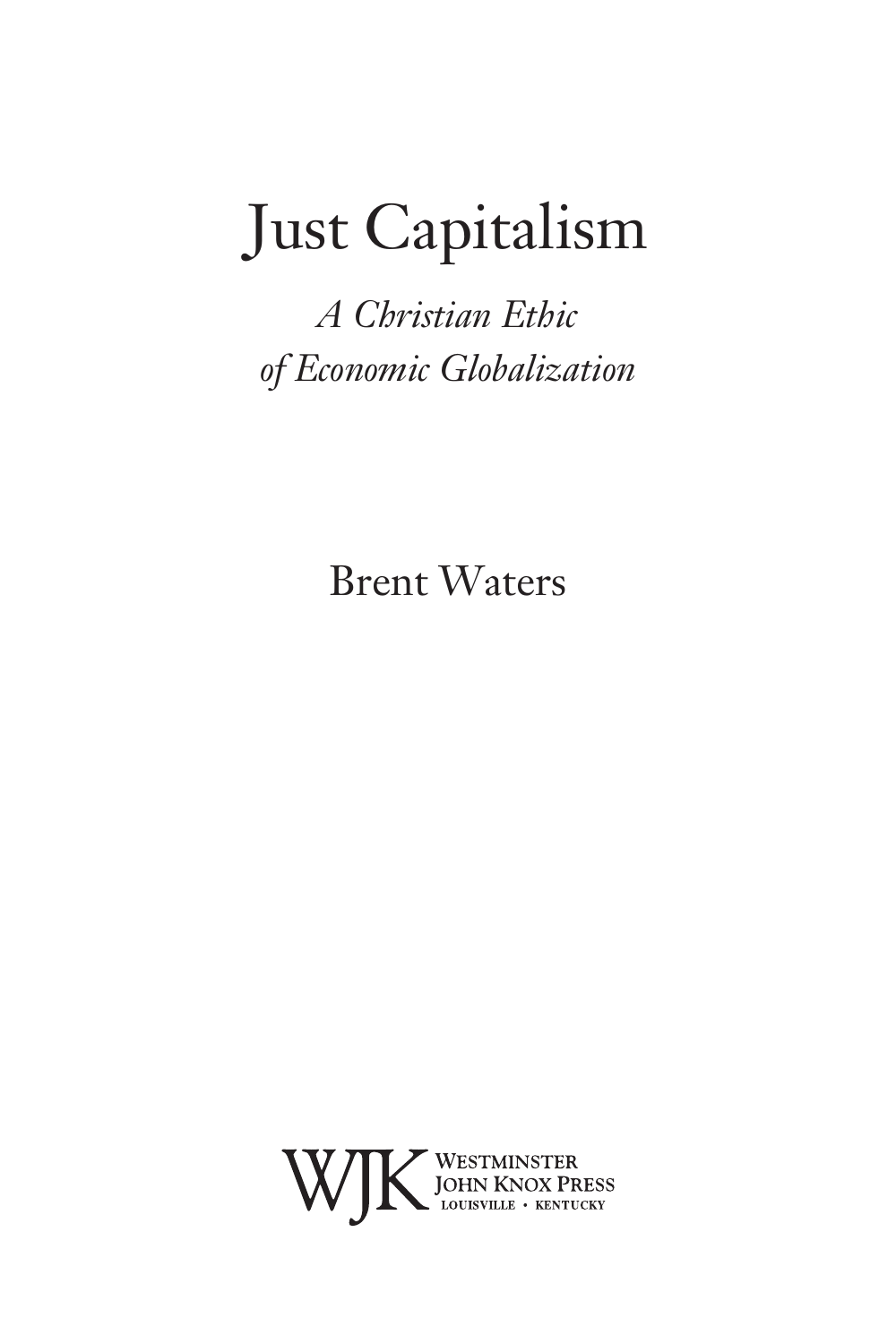#### © 2016 Brent Waters

#### Published by Westminster John Knox Press Louisville, Kentucky

### 16 17 18 19 20 21 22 23 24 25—10 9 8 7 6 5 4 3 2 1

*All rights reserved.* No part of this book may be reproduced or transmitted in any form or by any means, electronic or mechanical, including photocopying, recording, or by any information storage or retrieval system, without permission in writing from the publisher. For information, address Westminster John Knox Press, 100 Witherspoon Street, Louisville, Kentucky 40202- 1396. Or contact us online at www.wjkbooks.com.

Unless otherwise indicated, Scripture quotations are from the New Revised Standard Version of the Bible, copyright © 1989 by the Division of Christian Education of the National Council of the Churches of Christ in the U.S.A., and are used by permission.

Scripture quotations marked NIV are from The Holy Bible, New International Version. Copyright © 1973, 1978, 1984, 2011 by Biblica, Inc.® Used by permission. All rights reserved worldwide.

Portions of the introduction are adapted from Brent Waters, "Two, or Perhaps Two-and-a-Half Cheers for Globalization," *Anglican Theological Review* 92, no. 4 (Fall 2010). Used by permission.

> *Book design by Sharon Adams Cover design by Eric Walljasper*

#### **Library of Congress Cataloging-in-Publication Data**

Names: Waters, Brent, author.

Title: Just capitalism : a Christian ethic of economic globalization / Brent Waters.

- Description: Louisville, KY : Westminster John Knox Press, 2016. | Includes bibliographical references and index.
- Identifiers: LCCN 2016009464 (print) | LCCN 2016013315 (ebook) | ISBN 9780664234300 (alk. paper) | ISBN 9781611646917 ()

Subjects: LCSH: Capitalism--Religious aspects--Christianity. | Globalization--Religious aspects--Christianity.

Classification: LCC BR115.C3 W38 2016 (print) | LCC BR115.C3 (ebook) | DDC 261.8/5--dc23

LC record available at http://lccn.loc.gov/2016009464

 The paper used in this publication meets the minimum requirements of the American National Standard for Information Sciences—Permanence of Paper for Printed Library Materials, ANSI Z39.48-1992.

Most Westminster John Knox Press books are available at special quantity discounts when purchased in bulk by corporations, organizations, and special-interest groups. For more information, please e-mail SpecialSales@wjkbooks.com.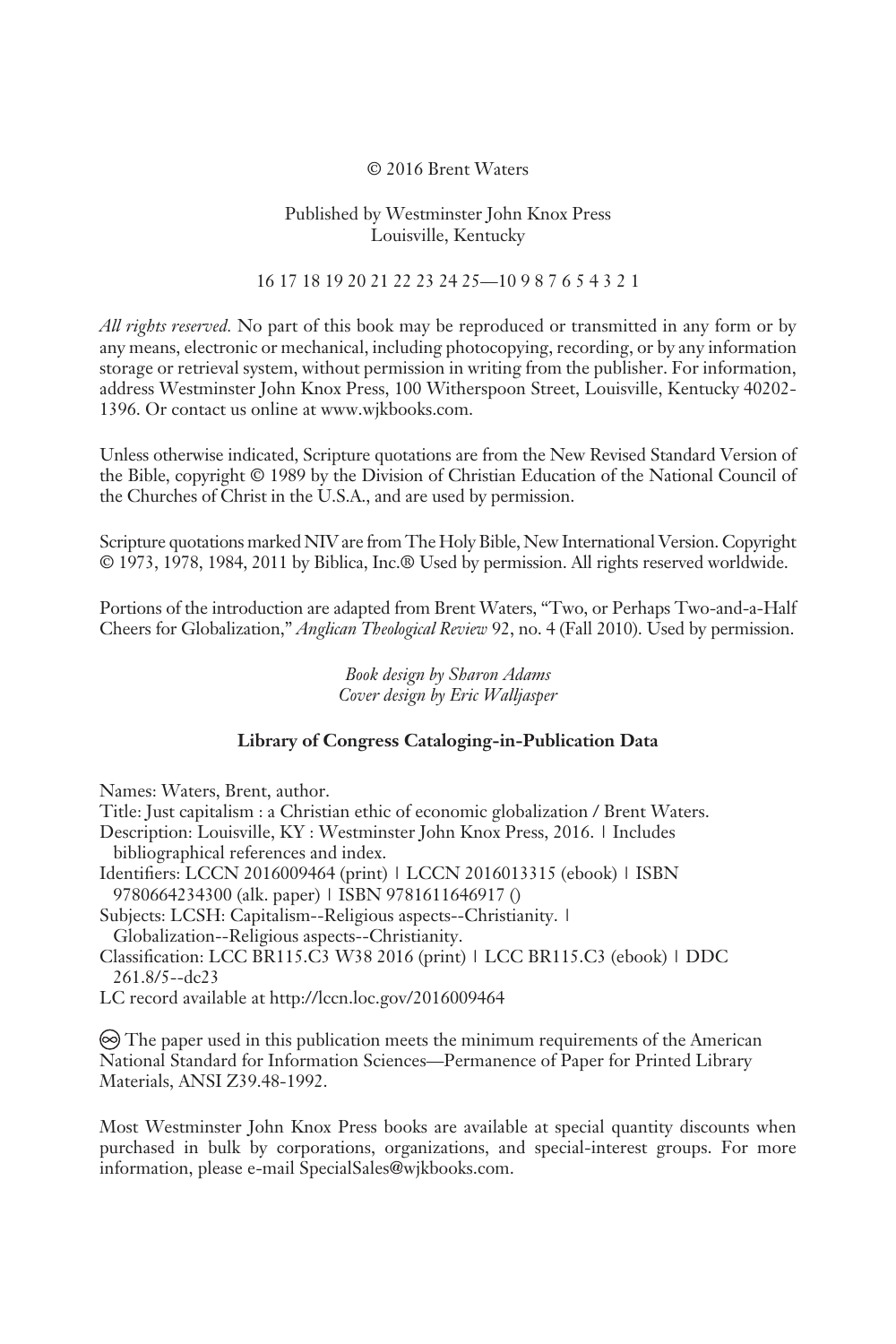*To Jerre and Mary Joy*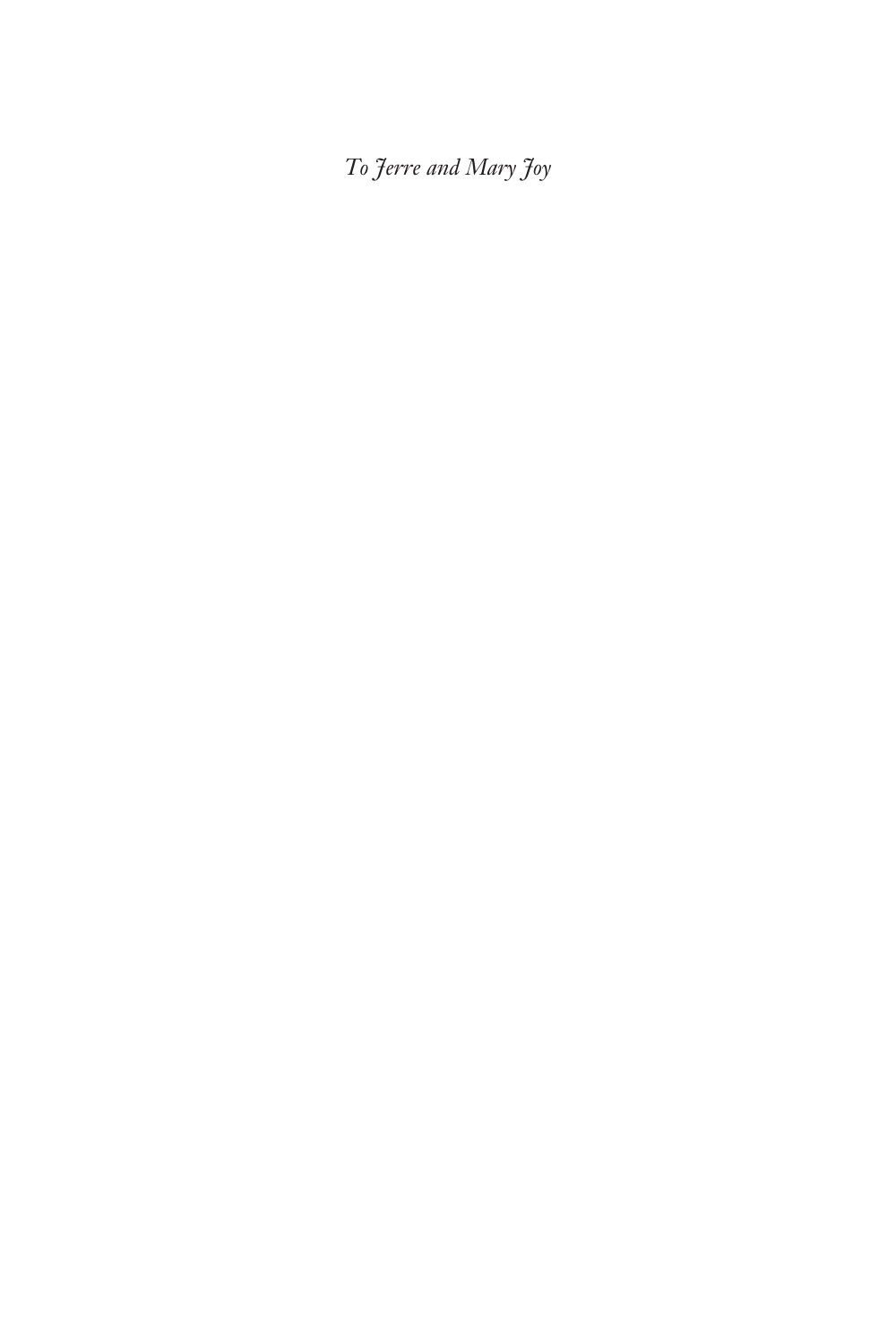# **Contents**

| Preface                         | X1          |
|---------------------------------|-------------|
| Acknowledgments                 | <b>X111</b> |
| Introduction: Globalization 3.0 |             |

| Part 1: Sustaining Human Life: Why Exchange Is Necessary       |    |  |
|----------------------------------------------------------------|----|--|
| 1. Christian Moral Theology and Economics                      | 19 |  |
| 2. Markets, Competition, and Cooperation                       | 40 |  |
| 3. Creative Destruction, the Market-State, and the Holy Spirit | 60 |  |
| 4. The Good of Affluence                                       | 80 |  |
| 5. Poverty and Impoverishment                                  | 98 |  |

### **Part 2: . . . but Not Sufficient: Enabling Human Flourishing**

| 6. Reorienting Exchange                          | 119 |
|--------------------------------------------------|-----|
| 7. Koinonia: Communicating the Goods of Creation | 144 |
| 8. Civil Society and Political Ordering          | 163 |
| 9. Freedom and Justice                           | 183 |
| 10. Stewardship                                  | 203 |
| Afterword                                        | 218 |
| Bibliography                                     | 221 |
| Index                                            | 229 |
|                                                  |     |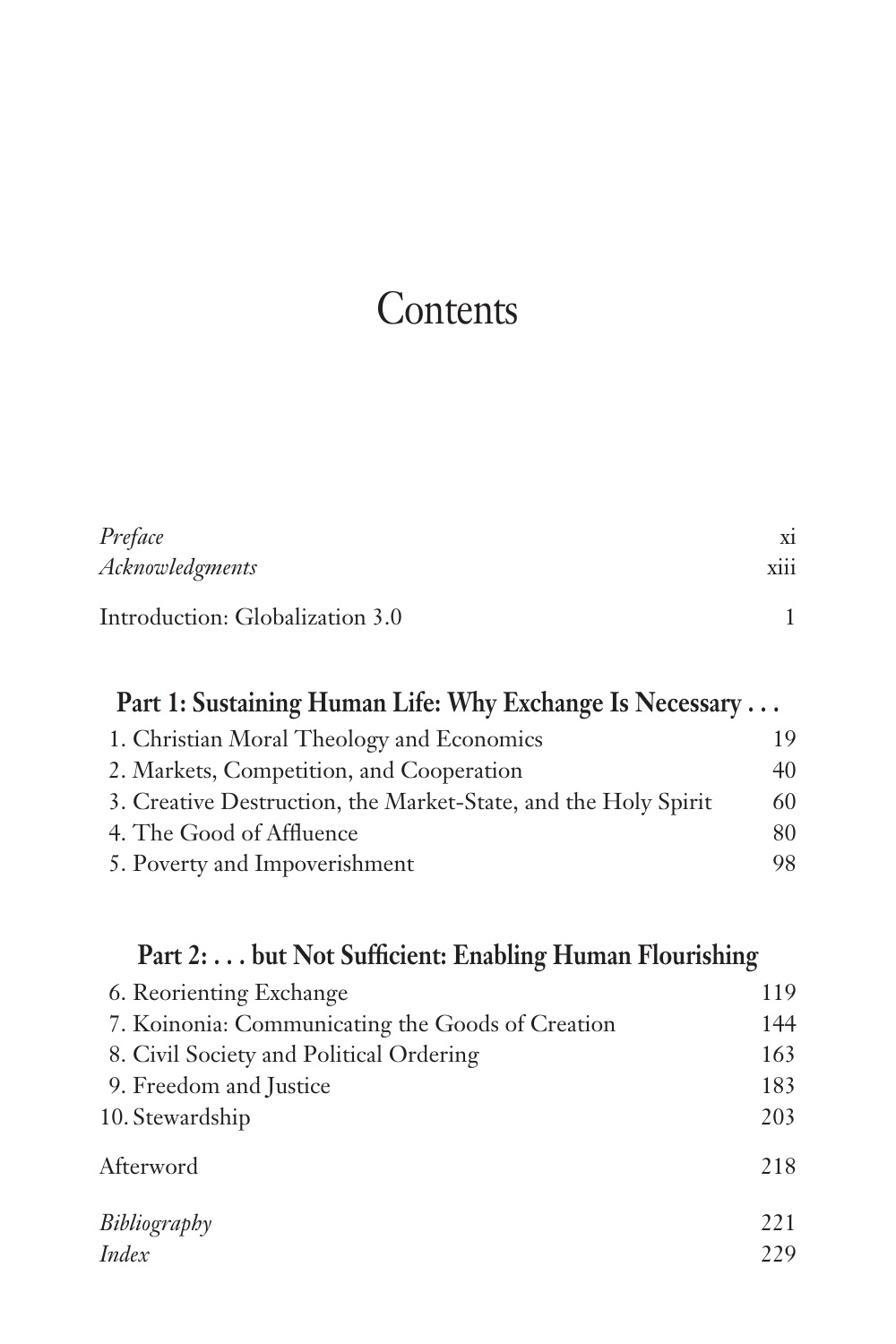## Preface

To propose a Christian ethic of globalization requires coming to terms with free market capitalism, because a globally integrated economy is inconceivable without its underlying capitalist principles. Hence the admittedly equivocal title of this book. Readers may think that it's just *capitalism,* and Christians should learn to make the best of this situation; or they may think that it is *just* capitalism, and it can be ordered in certain ways to promote Christian moral convictions. Although I have nothing against the former orientation—Christians, after all, are enjoined by Scripture to be as wise as serpents—it is the latter approach that I use in this book. My principal contention is that globalization is the only credible means at present for alleviating poverty on a global scale. Consequently, a well-ordered global capitalism is compatible with such core convictions as a preferential option for the poor and promoting human flourishing. To be naively anticapitalism is thereby to effectively opt against the poor and diminish human flourishing. Therefore, an ethic of globalization necessarily entails a defense of capitalism.

For many Christians, the world "globalization" often provokes strong negative reactions. It is frequently blamed for such ills as unemployment, exploited workers, illegal immigration, political instability, poverty, income inequality, global warming, and many other items could be added to the list. For many critics, globalization has come to serve as convenient bogeyman to blame as the principal source of suffering and material depredation throughout the world.

There are two principal causes underlying this disdain. First, it is often assumed that economic exchange in general is a tawdry affair, and the creation of affluence and wealth in particular is invariably ill-gotten gain.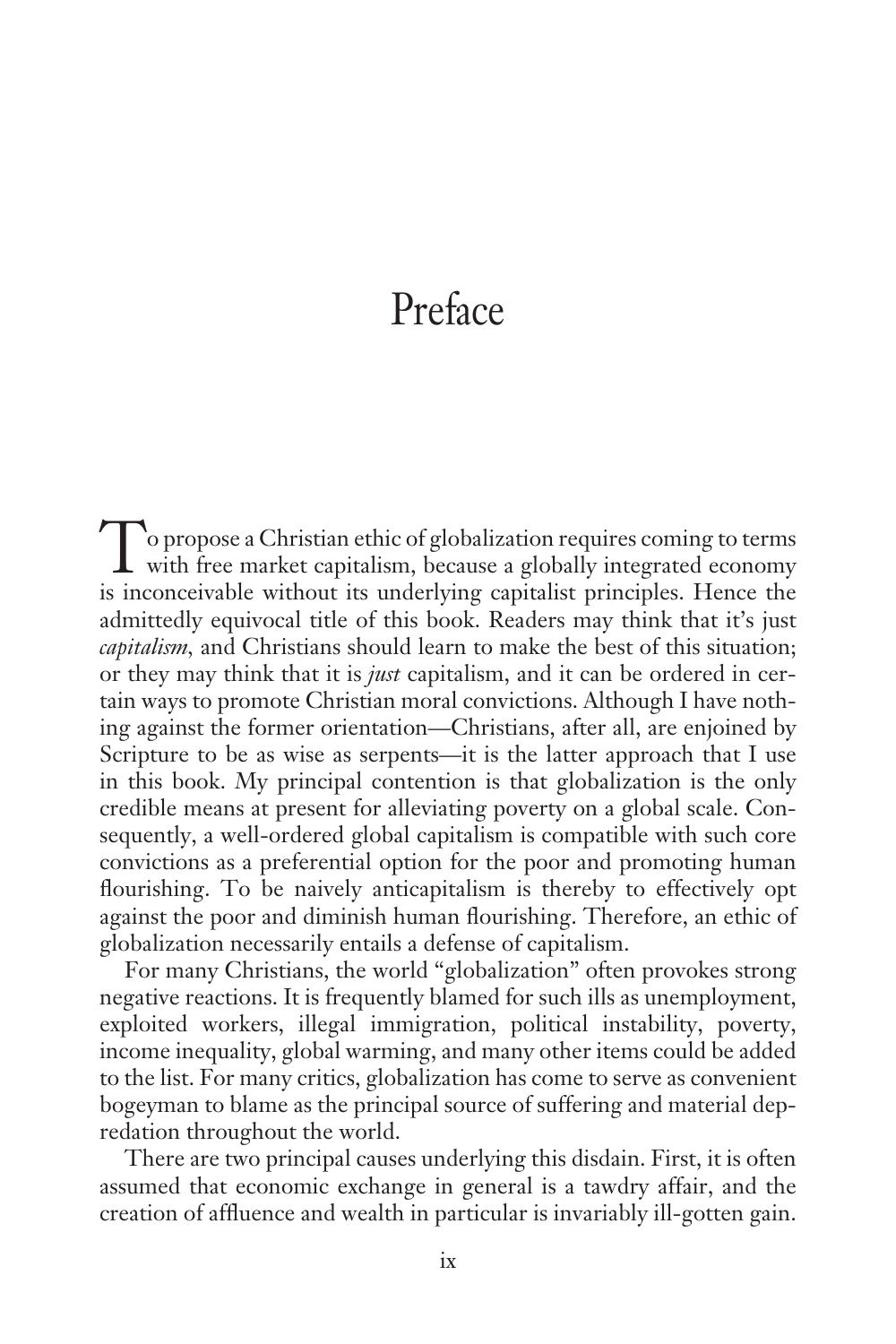The Christian moral tradition seemingly supports these assumptions. The bulk of Christian moral teaching on riches and material possessions has tended to be deeply suspicious, and at times unambiguously condemnatory. And there were good reasons for this suspicion and condemnation. For roughly the first eighteen centuries of Christianity, economies were based predominantly on the ownership of land, agriculture, and extraction of raw materials and precious metals. These economies were essentially zero-sum; one became wealthy at another's expense. To hoard possessions or consume more than was needed was tantamount to impoverishing or harming those in need.

Modern economies, however, are based on productivity and exchange, and are therefore not zero-sum. Wealth or affluence is created through the production and exchange of goods and services. Modern economies are competitive, but one does not often, or even usually, become prosperous by impoverishing another, or conversely one is not always poor because another is rich. In an exchange-based economy, producers want affluent rather than impoverished consumers. Consequently, when much of traditional Christian moral teaching is simplistically applied to contemporary economic issues, it is often irrelevant, if not misguided. The principal cause of poverty is no longer greed that can be easily solved by redistributing wealth, but entails a complex constellation of factors preventing individuals from participating productively within competitive markets.

The second cause prompting a Christian disdain of globalization, then, stems from insufficient contextualization, updating, and revision of traditional moral teaching on riches and material possessions in light of how modern, market-based economies work. There are certainly numerous gems from the tradition that need to be preserved, but they also need to be refined and polished if they are to provide pertinent guidance within our present circumstances. To a large extent this contextualizing, updating, and revising has not been undertaken to any significant degree by much of contemporary Christian moral teaching or ethics literature.<sup>1</sup> The problem is further compounded by ideological commitments, often unacknowledged, that invariably trigger an allergic reaction to anything

1. There are some notable exceptions: see, e.g., Kenman L. Wong and Scott B. Rae, *Business for the Common Good: A Christian Vision for the Marketplace* (Downers Grove, IL: InterVarsity Press, 2011); Samuel Gregg, *The Commercial Society: Foundations and Challenges in a Global Age* (Lanham, MD, and Plymouth, UK: Lexington Books, 2007); and *Economic Thinking for the Theologically Minded* (Lanham, MD, and Oxford: University Press of America, 2001).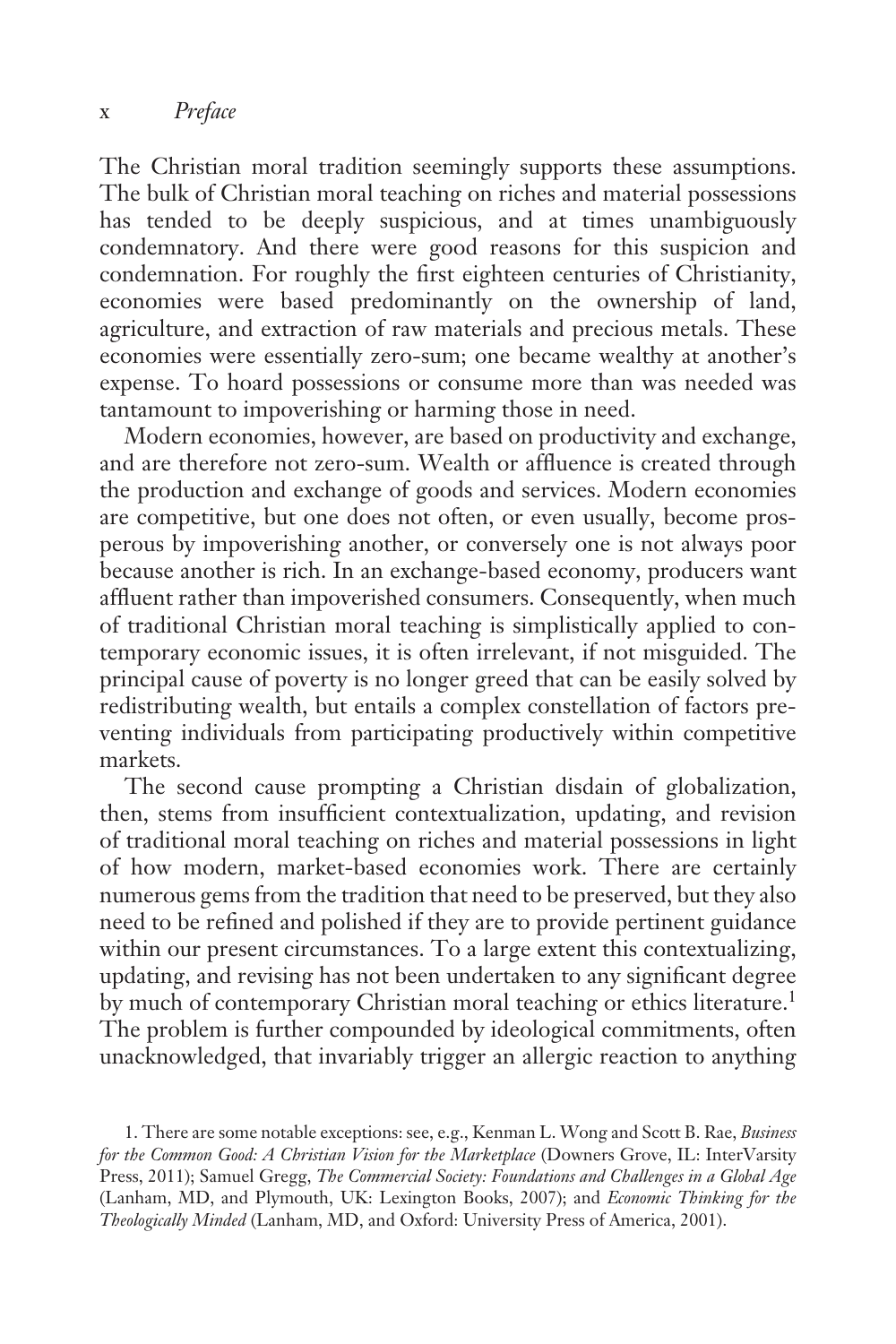remotely smacking of capitalism that is believed to have spawned the globalization monster.

In this book I defend globalization and in doing so address the two causes of Christian disdain noted above. My chief reasons for doing so, however, are more expansive and theological, for I am defending this purported culprit as a Christian moral theologian. But what am I defending, and why am I defending it? Globalization is an imprecise term that can mean many things, such as intercultural exchange or conflict, social and cultural homogenization, reconfiguration of political identities and loyalties, or technological integration.2 I focus on economic globalization not only because of its popular prominence but also because of its promising means for addressing the material needs and wants of people across the globe in a more expansive and efficient manner. In this respect my thesis is quite simple: new and expanding global markets, in conjunction with an increasingly integrated global economy, are potentially best situated for addressing the material wants and needs as a necessary prerequisite for human flourishing.

Why I am defending globalization, then, is based primarily on two arguments. First, the world is part of God's good creation and as such is the source of abundant material goods that may be enjoyed by humans as God's creatures.<sup>3</sup> These goods, however, are not at hand but are latent and must be developed. Humans must develop this potential not only to meet their most basic needs and wants but also to more fully enjoy and share the goods of creation as part of their calling to exercise God's mandate of limited dominion and stewardship. At present, global marketbased exchange offers the best means for both developing and distributing these material goods.

Second, at present, globalization offers the most realistic and promising way of exercising a preferential option for the poor. The liberalization of trade and capital investment over the past two decades has helped lift around a billion people out of dire poverty and has created a fledgling global middle class. With increased globalization these trends cannot only be sustained but also enlarged and strengthened. In short, the best way to help the poor, to love them, in part, as neighbors, is to enable them to participate more fully in new and expanding global markets.

To be clear, I am *not* contending that globalization (and its underlying capitalism) is a direct outgrowth of Christian moral thought and practice.

<sup>2.</sup> This does not imply that issues involving culture, politics, and technology are irrelevant to economic globalization as is readily apparent in the following chapters.

<sup>3.</sup> Creatures, it might be added, who bear explicitly the image and likeness of God.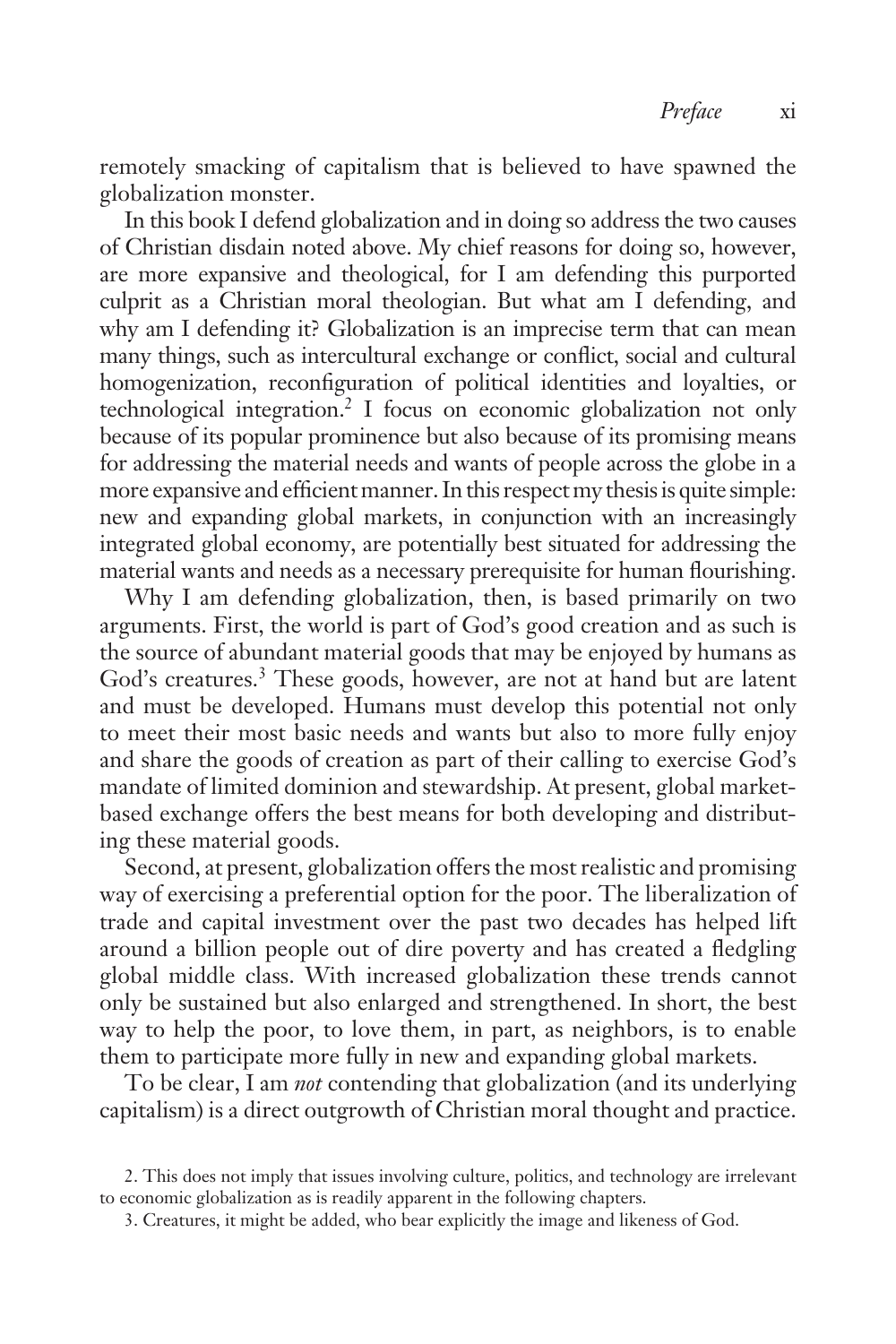More modestly, I am arguing that globalization is not inherently incompatible with some central Christian theological and moral convictions. For instance, better meeting the material wants and needs for more people is a concrete, albeit indirect, way of enacting a love of neighbor. Less modestly, I am also suggesting that the disruption resulting from new and expanding global markets can afford opportunities for the Spirit to be at work in the world in ways that have previously not been available.

Again, to be clear, I am aware that globalization is not without its problems; indeed, they are legion. I readily admit that the growth of a globally integrated economy is in need of extensive scrutiny, regulation, and reorientation. I mention some of the more pressing issues throughout the book but leave most unmentioned. Moreover, those I mention I make little effort to resolve. This is partly due to the limits of my knowledge; to paraphrase the prophet, I am neither a policy wonk nor the son of a policy wonk. More important, proposing potential solutions in any detail would distract from what I am trying to achieve in this book. My goal is to provide a conceptual understanding of globalization in and through which Christians may both critically and constructively engage this phenomenon. Globalization is admittedly deeply flawed and in need of repair; but it is nonetheless a powerful force, for both good and evil in our world, that must be reckoned with. For Christians to simply indict globally market-based exchange as, at best, a distasteful enterprise, or, at worst, an unmitigated evil is, I believe, to be both foolhardy and unfaithful if theological claims about enjoying God's good material creation and exercising a preferential option for the poor are to be taken seriously.

Finally, to be clear once again, I am *not* arguing that producing and exchanging material goods and services is synonymous with human flourishing. It is a means for achieving this objective and not an end in itself. But exchange is a vital necessity and should not be given short shrift. Humans flourish in sharing or communicating the goods of creation. Consequently, a properly ordered pursuit of producing, exchanging, and enjoying created goods can promote communicative associations in which human flourishing occurs most prominently. The instrumental necessity of economic exchange reminds us that as embodied creatures we are in want and need of many material things. But fulfilling these wants and needs through exchange is not sufficient to satisfy the longing for fellowship with others in which we flourish. Although exchange and fellowship are distinguishable, they are nevertheless inseparable; fellowship is enfeebled when exchange is impaired. To use a crude example, you cannot shop your way to happiness, but you are likely to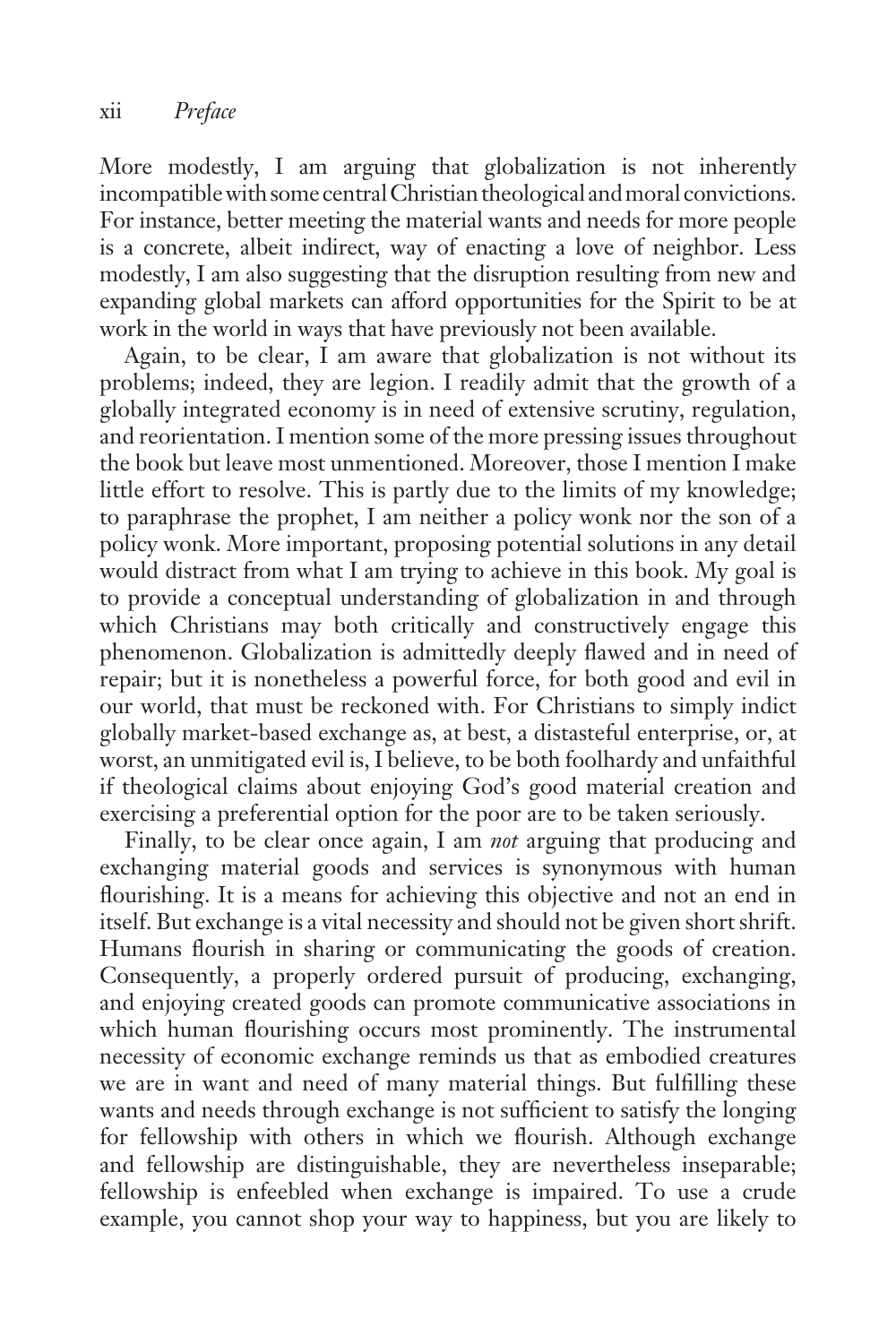be unhappy if you cannot easily buy or otherwise obtain what you want or need. Or as Scripture rightfully insists, we do not live by bread alone,<sup>4</sup> but we cannot really know this until we have more than just bread to eat. Globalization has the potential to provide this material surplus.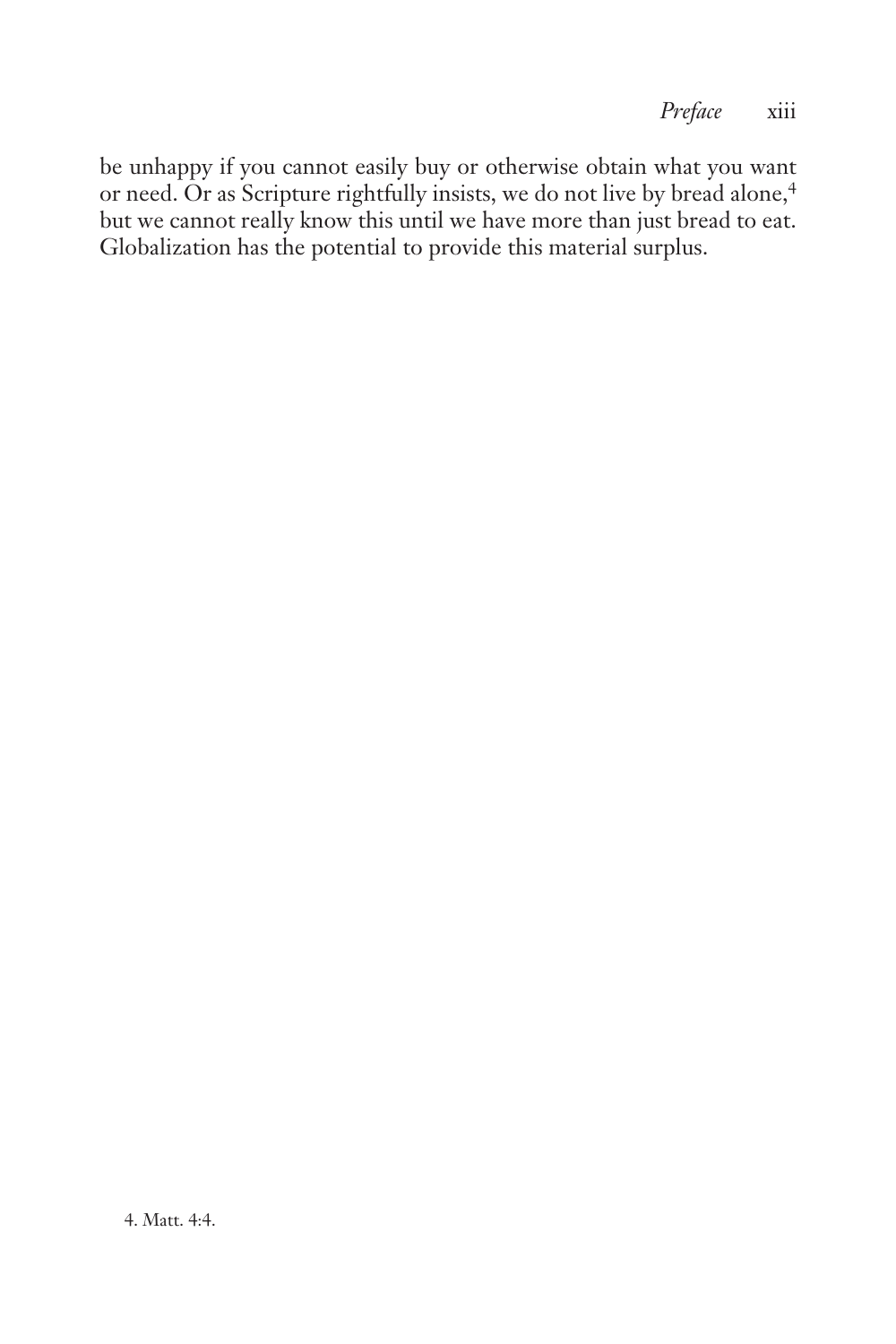### Introduction

### Globalization 3.0

Globalization is not a new phenomenon.1 As long as people living at some distance from each other have engaged in trade, a kind of global exchange has existed, because no group of human beings can be completely self-sufficient in satisfying their material wants and needs. Archaeologists have discovered Roman trade stations in India. Throughout the medieval period, Europe and Asia engaged in extensive trade, often through Muslim intermediaries. And in the early nineteenth century New England clipper ships delivered ice to Asian customers.<sup>2</sup> The extent of global trade and economic exchange has historically ebbed and flowed, but following Thomas Friedman's schema there are three distinct periods that encapsulate globalization.<sup>3</sup>

Globalization 1.0, roughly from 1492 to 1800, was driven principally by innovations in transportation and nationalism. As traveling across great distances became faster and more reliable, various European states competed and cooperated with each other in creating global markets. Globalization 2.0, roughly from 1800 to 2000, was based on further advances in transportation and, more importantly, on the development of new information and communication technologies. In addition,

<sup>1.</sup> Portions of the following are adapted from Brent Waters, "Two, or Perhaps Two-and-ahalf Cheers for Globalization," *Anglican Theological Review* 92, no. 4 (Fall 2010).

<sup>2.</sup> See William J. Bernstein, *A Splendid Exchange: How Trade Shaped the World* (New York: Atlantic Monthly Press, 2008). Archaeological evidence indicates that trade between distant people began around 35,000 years ago; see Eric D. Beinhocker, *The Origin of Wealth: Evolution, Complexity, and the Radical Remaking of Economics* (Boston, MA: Harvard Business School Press, 2006), 6–11.

<sup>3.</sup> Thomas L. Friedman, *The World Is Flat: A Brief History of the Twenty-First Century, Further Updated and Expanded* (New York: Picador / Farrar, Straus and Giroux, 2007).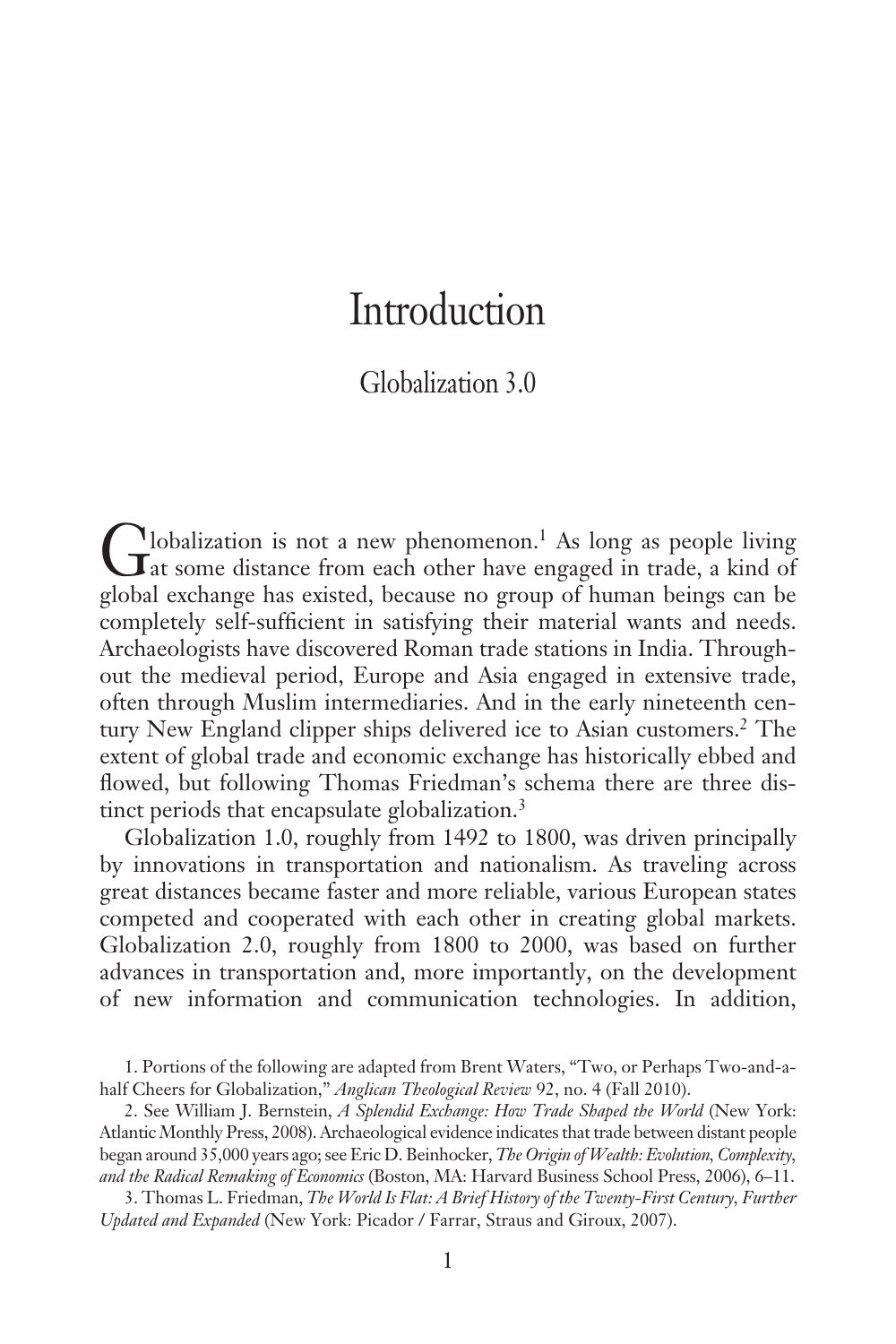multinational corporations displaced nation-states as the principal players. Despite the disruptions of the Great Depression and two world wars, this second phase established globally integrated markets. According to Friedman, Globalization 3.0 begins in 2000, and its driving force "is the newfound power for *individuals* to collaborate and compete globally."4 The convergence of the personal computer, Internet, and affordable software has rendered physical location largely irrelevant for participating in global markets as both producers and consumers. Moreover, unlike the previous periods, the principal players are increasingly ethnically diverse.

Four factors make Globalization 3.0 unique. The first factor is its *scope*. Participants in global markets now include billions of individuals, as well as companies, corporations, and financial institutions of varying size and complexity. A person in North Dakota can, with a few clicks, provide a microloan enabling an individual in Bangladesh to start a new business.<sup>5</sup> The relative *ease* of participation is the second factor. With a computer, tablet, or smart phone, almost anyone can enter the global marketplace. I need not leave the comfort of my home to go on an international shopping spree. The third factor is the *speed* of exchange. It is now assumed that goods and services are routinely delivered quickly to customers around the world. In the first two phases, delivering a book from London to Hong Kong was compressed from months to weeks or days. The time required is now further reduced to seconds if the text is an e-book. The fourth factor is the *fluidity* of capital, finance, and labor. Money, expertise, and workers can, at least potentially, converge anywhere in the world to produce goods and services that are sold to customers across the globe. Friedman believes the world is flat because there are fewer and fewer barriers preventing the free flow of production and consumption. Or in the words of Ian Goldin and Mike Mariathasan, "The current period of integration is revolutionary in that a larger set of changes have occurred with a pervasively wider influence than over any comparably short time in previous phases of globalization."6

Globalization, however, is not without its problems. Many people, for instance, are suffering the aftermath of oppressive colonial rule that was a prevalent feature of Globalization 1.0, and financial crises, widening income disparities, social unrest, widespread anxiety concerning

<sup>4.</sup> Ibid., 10 (emphasis original).

<sup>5.</sup> There are a number of websites that match lenders with borrowers.

<sup>6.</sup> Ian Goldin and Mike Mariathasan, *The Butterfly Defect: How Globalization Creates Systemic Risks, and What to Do about It* (Princeton, NJ, and Oxford: Princeton University Press, 2014), 10.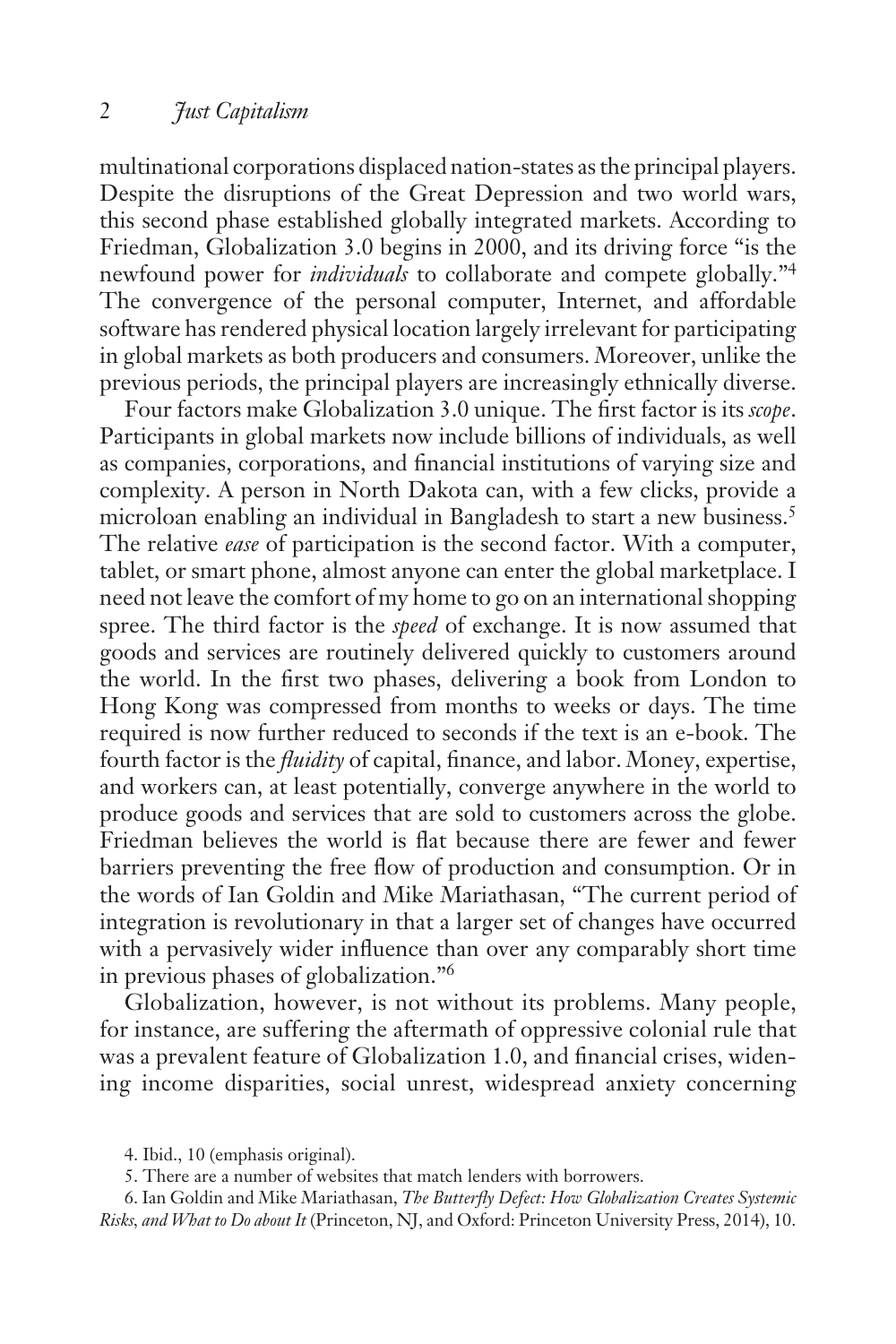unemployment, and ensuing political instability are seemingly endemic to the bust-and-boom cycles of global markets. For some these challenges appear so threatening that the very future of globalization is called into question.7 These are admittedly important issues—additional ones could be added to the list—and I address a number of them throughout the following chapters. Yet despite these concerns there are good reasons why globalization, particularly in its 3.0 manifestation, should be welcomed and supported.

### **Two-and-a-Half Cheers for Globalization**

There are two principal reasons to welcome and support Globalization 3.0. First, economic globalization is the only realistic strategy for ameliorating poverty. Starting with the formation of the World Trade Organization (WTO) in 1995, for instance, and in conjunction with liberalized and integrative economic policies, it is estimated that nearly a billion people have escaped abject poverty, and income has risen steadily even with the recent financial crisis and economic downturn. The percentage of people living on less than \$1.25 (US) a day in Brazil, for example, has been cut in half from 2.6 percent to 1.3 percent of the population while per capita Gross Domestic Product (GDP) has more than doubled from \$3,431 to \$7,896. More impressively, China's poverty line has fallen from 10.7 percent to 4 percent, and per capita GDP increased from \$466 to \$3,528. Even a desperately poor country such as Ethiopia has cut the poverty rate from 21.2 percent to 9.6 percent while increasing per capita GDP from \$94 to \$226.8

These benefits are partly the result of greater trade that creates new jobs, as well as increasing purchasing power by providing cheaper goods and services. Perhaps more important, an integrated global economy stimulates the creation of capital. This is a crucial factor in alleviating poverty, for capital is the source of investments that in turn create production, exchange, and employment.<sup>9</sup> In this respect, it should be emphasized that capital is not self-sustaining but must be constantly

<sup>7.</sup> See, e.g., Harold James, *The Creation and Destruction of Value: The Globalization Cycle* (Cambridge, MA, and London: Harvard University Press, 2009); Joerg Rieger, *No Rising Tide: Theology, Economics, and the Future* (Minneapolis, MN: Fortress Press, 2009); and Dani Rodrik, *The Globalization Paradox: Democracy and the Future of World Economy* (New York: Norton, 2011).

<sup>8.</sup> Statistics provided by IHS Global Insight.

<sup>9.</sup> See Hernando de Soto, *The Mystery of Capital: Why Capitalism Triumphs in the West and Fails Everywhere Else* (New York: Basic Books, 2000).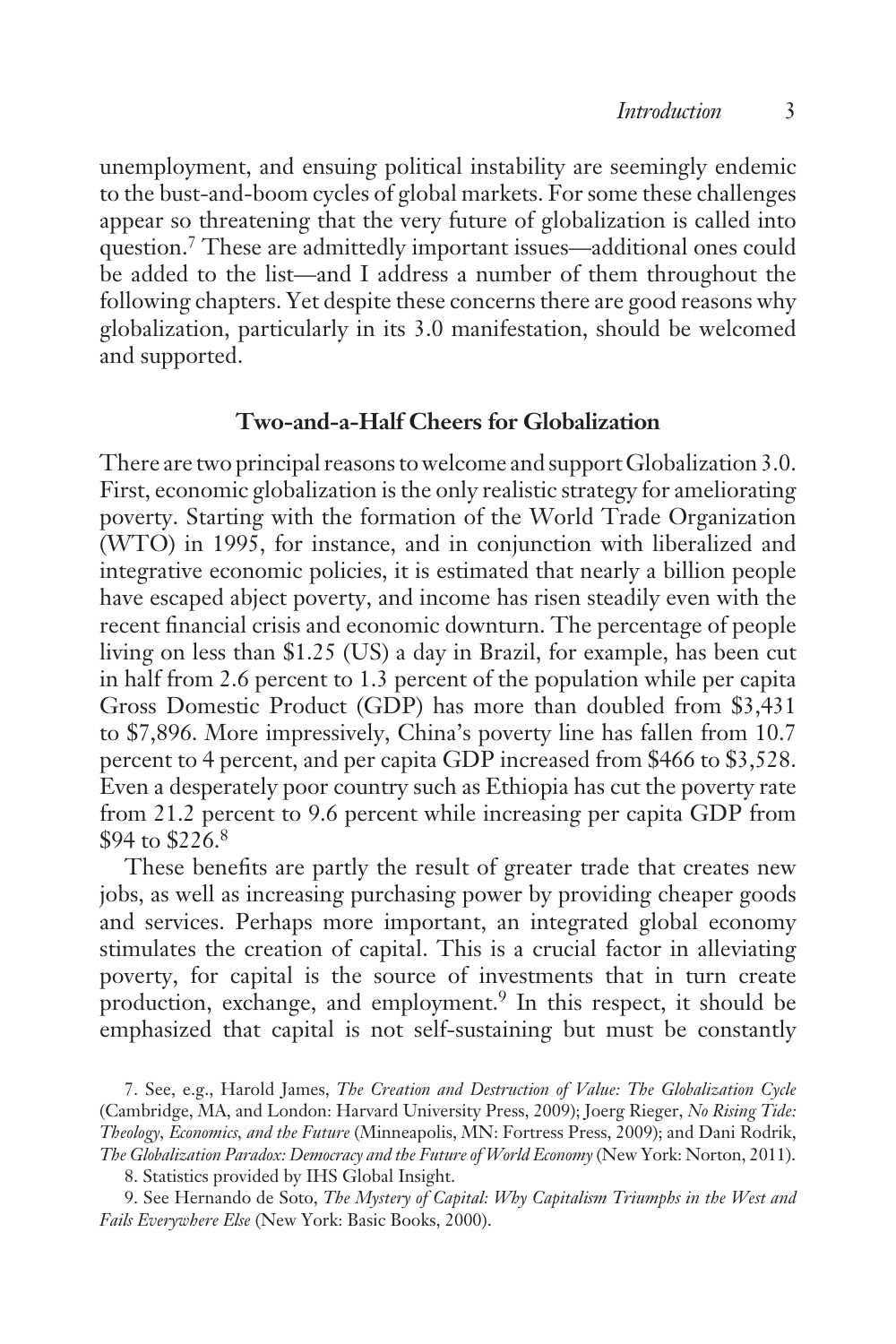generated. Policies discouraging the creation of capital, therefore, are ultimately recipes for promoting greater poverty. As Martin Wolf has observed, the "failure of our world is not that there is too much globalization, but that there is too little."10

Second, economic globalization helps resist the encroachment of the "universal and homogenous state." Alexandre Kojève coined this phrase in his correspondence with Leo Strauss.<sup>11</sup> Kojève contends that the ordering and meaning of civil society depends on and is derived from the state. Economic exchange should, therefore, be regulated to promote political goals as opposed to political policies designed to enable the economic exchanges of private citizens. It is politicians rather than consumers that should determine what is and what is not available in the marketplace; nationalism is privileged over every other form of human association.

Strauss's retort is that when such power is concentrated in the state, tyranny is the inevitable outcome as exemplified by the rise of totalitarian regimes in the twentieth century. Some pundits claim that with the collapse of the Soviet Union and China's embrace of the free market, globalization's purported benefit of checking the encroachment of the state is now overstated. However, such an easy dismissal should be resisted, for even in a world of nearly two hundred nation-states the momentum to concentrate power in these regimes or in intergovernmental organizations is disquieting. Nationalism tends to exacerbate conflict, given contending national interests that are resolved through the threat or implementation of coercive solutions. In short, it is consumers, not politicians, who have much more at stake in preserving a peaceful world of trade and exchange.

This is not a radical libertarian proposal that envisions no constructive role for the state. There are no serious advocates of globalization that naively dismiss the state as an unqualified evil. To the contrary, capital creation, investment, production, trade, and economic exchange require the rule of law. It is not coincidental that failed states are among the most impoverished nations. The debate over globalization is not whether or not states have any role to play, but the extent of their involvement and whether that involvement serves to promote or discourage the flow of capital, finance, labor, and trade.

<sup>10.</sup> Martin Wolf, *Why Globalization Works* (New Haven, CT, and London: Yale University Press, 2004), 4.

<sup>11.</sup> See Leo Strauss, *On Tyranny* (Chicago and London: University of Chicago Press, 2000), 133–314.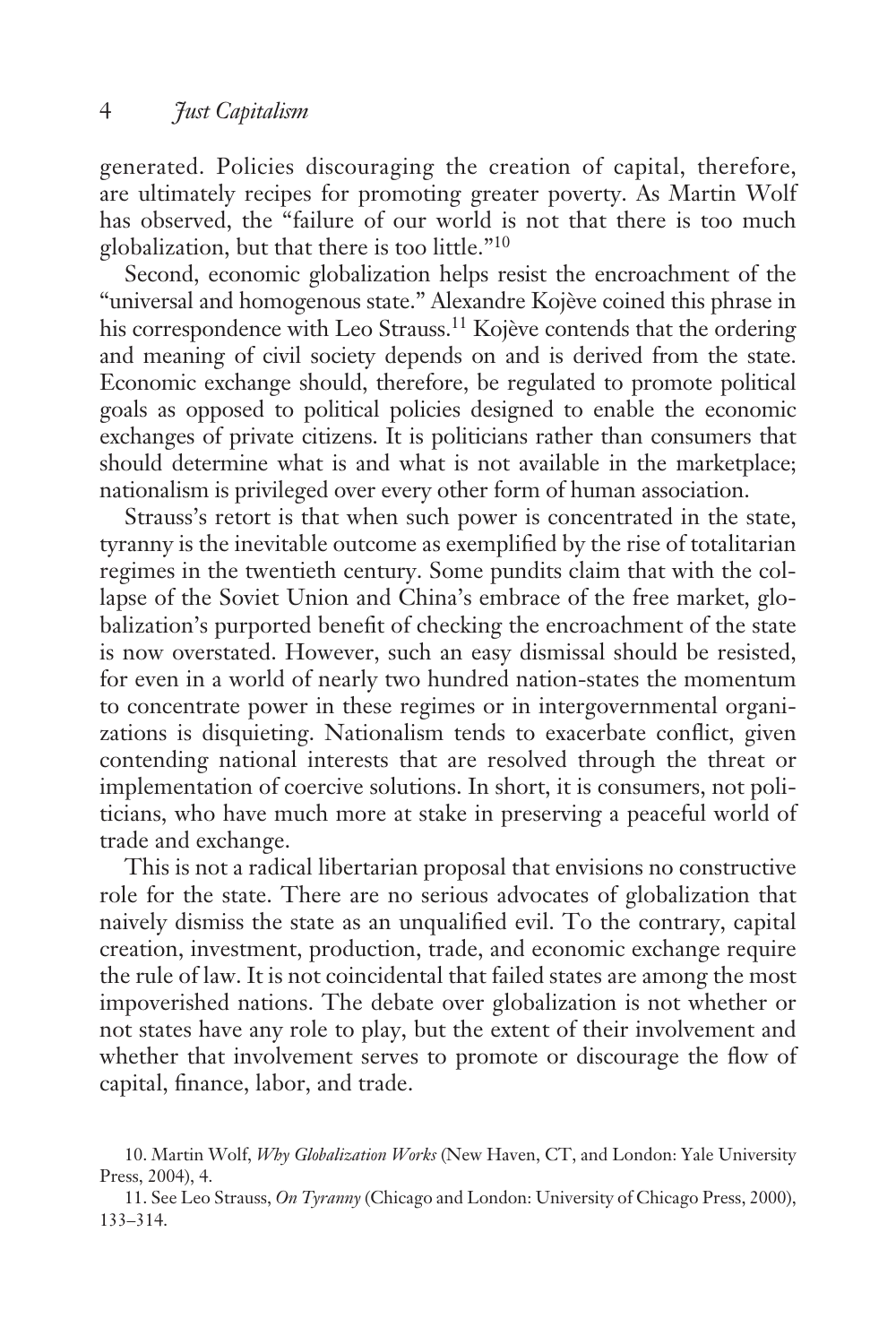This debate is both interesting and vexing because the emergence of Globalization 3.0 may be coinciding with a significant, perhaps epochal, change currently underway in political ordering: namely, the transition from the nation-state to the market-state. According to Philip Bobbitt, the nineteenth century was dominated by the state-nation. Citizens were expected to serve the interests of the state that were expressed primarily through consolidating national identities and imperial expansion. Such state-nations inevitably came into conflict with each other, and their era comes to an end in the First World War. This in turn leads to the rise of the nation-state in which the state exists to serve the interests of its citizens. The twentieth century entailed a long war, or series of wars, to establish the principle of individual freedom as the dominant political paradigm. But the victory was short-lived, for by the end of the twentieth century the market-state begins to emerge. What exactly the goals and aims of the market-state might be remains to be seen, for this transition is nascent and ill-defined.12 If the era of the nation-state may be characterized by the centralization of power through large and cumbersome bureaucracies, then in contrast the market-state entails the dispersal of power through informal networks in and through which individuals gain access to freeflowing capital, employment, and acquisition of goods and services. Unlike the nation-state, the market-state is, or more accurately will be, populated by individuals whose interests as consumers often trump those of citizens.

If Bobbitt is correct, then this uneasy transition helps to account for the wide range of concerns and issues often associated with globalization, because at the beginning of the twenty-first century people continue to live in nation-states but within a global economy better suited for market-states. Moreover, their respective interests cannot be easily reconciled. It is in the interest of the nation-state to protect its capital, finance, manufacturing, and labor behind impenetrable borders; whereas it is in the interest of the market-state to have porous borders enabling free-flowing access. It is difficult, for example, to have much enthusiasm for the slogan "buy American" for someone residing in Pittsburgh who works for a financial institution owned by the Royal Bank of Scotland, drives a Hyundai, and has invested much of her retirement portfolio in corporations headquartered around the world.

<sup>12.</sup> See Philip Bobbitt, *The Shield of Achilles: War, Peace, and the Course of History* (New York: Knopf, 2002); and *Terror and Consent: The Wars for the Twenty-First Century* (New York: Knopf, 2008), 180–238.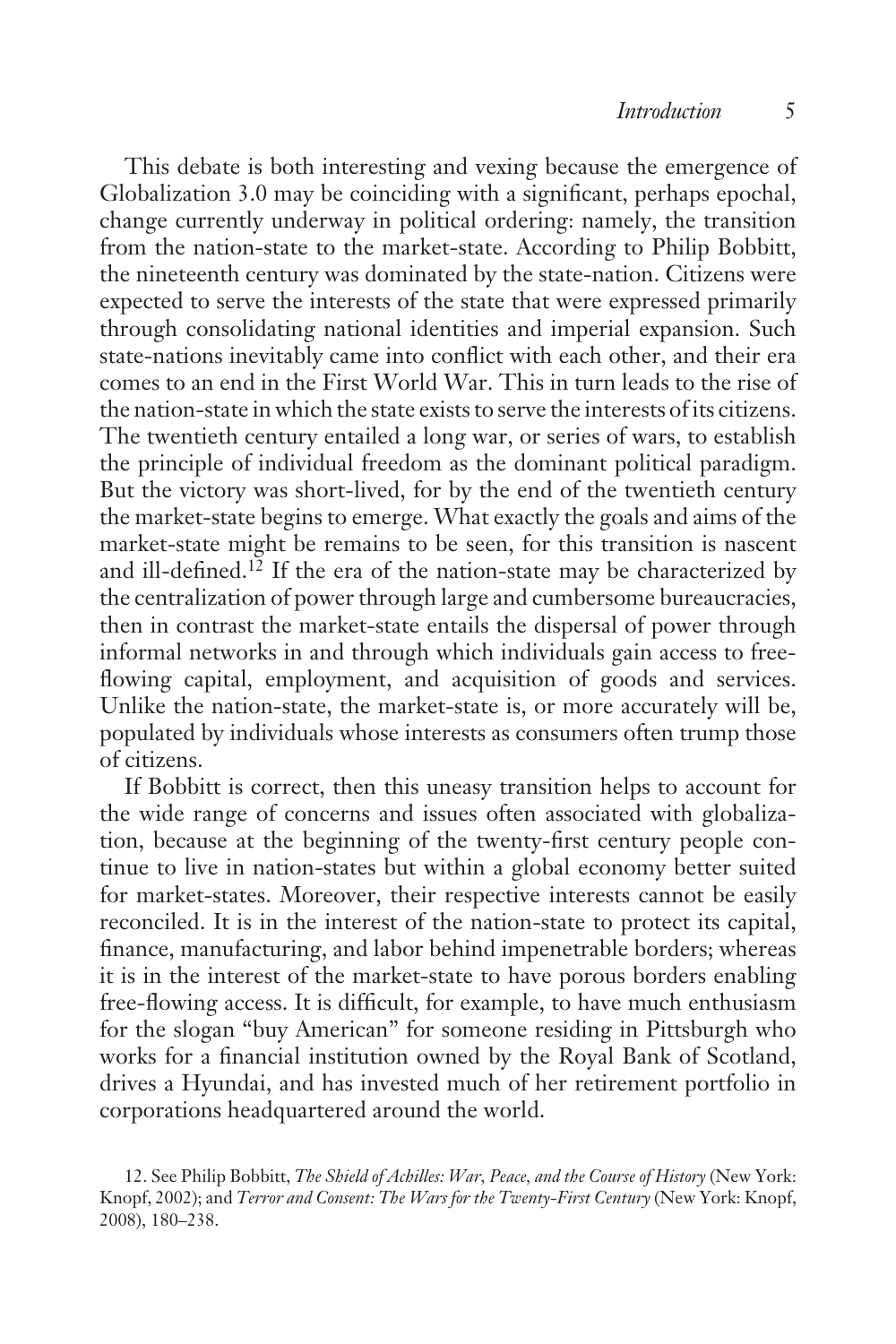The nascent transition from nation-state to market-state and its concurrent globalization is not free of potential peril. It cannot be known in advance whether privileging the emerging market-state will ultimately prove less menacing than the threat of the universal and homogenous nation-state. Some of the more prominent challenges are examined below.

Although globalization generates new employment opportunities, thereby helping ameliorate poverty and increase prosperity on a global scale, one consequence is localized short-term displacement and unemployment. For example, when manufacturing and service jobs are shifted from developed to developing regions, two things occur: new jobs are created in one locale and old jobs are lost in another, resulting in a series of subsequent dislocations. On the one hand, new employment opportunities may promote rapid urbanization, while on the other hand unemployed workers may need to migrate or immigrate to new locales in order to find new jobs. Responding to changing market demands prompt short-term disruptions for both individuals and communities. As Roger Scruton contends, "By disrupting old patterns of settlement and managed environments globalization undermines the values and expectations on which a stable way of life depends."<sup>13</sup>

Such disruptive shifts are not unprecedented. In 1910 33 percent of Americans were either farmers or farm laborers, while the amount declines to slightly over 1 percent in 2000.<sup>14</sup> Concurrently, roughly 54 percent of Americans lived in rural areas in 1910,<sup>15</sup> while the amount declines to slightly under 21 percent by 2000.16 What is important to highlight in this shift is that at the end of this ninety-year period there is not a 32 percent unemployment rate comprising individuals languishing in rural communities. Rather, many people moved to cities and suburbs to find work in the industrial and service sectors. The principal difference today is the global scale and rapid pace of these shifts. Consequently, perpetual anxiety over potential unemployment may be an ongoing concern for the foreseeable future. The challenge is to determine what responsibilities the public and private sectors should have in assisting affected people to overcome these displacements, particularly in respect

<sup>13.</sup> Roger Scruton, *How to Think Seriously about the Planet: The Case for an Environmental Conservatism* (Oxford and New York: Oxford University Press, 2012), 21.

<sup>14. &</sup>quot;TED: The Economics Daily," United States Department of Labor, Bureau of Labor Statistics, April 6, 2006, http://www.bls.gov/opub/ted/2006/apr/wk1/art04.htm.

<sup>15.</sup> See http://www2.census.gov/prod2/statcomp/documents/CT1970p1-11.pdf.

<sup>16.</sup> See http://www.fhwa.dot.gov/planning/census\_issues/archives/metropolitan\_planning /cps2k.cfm.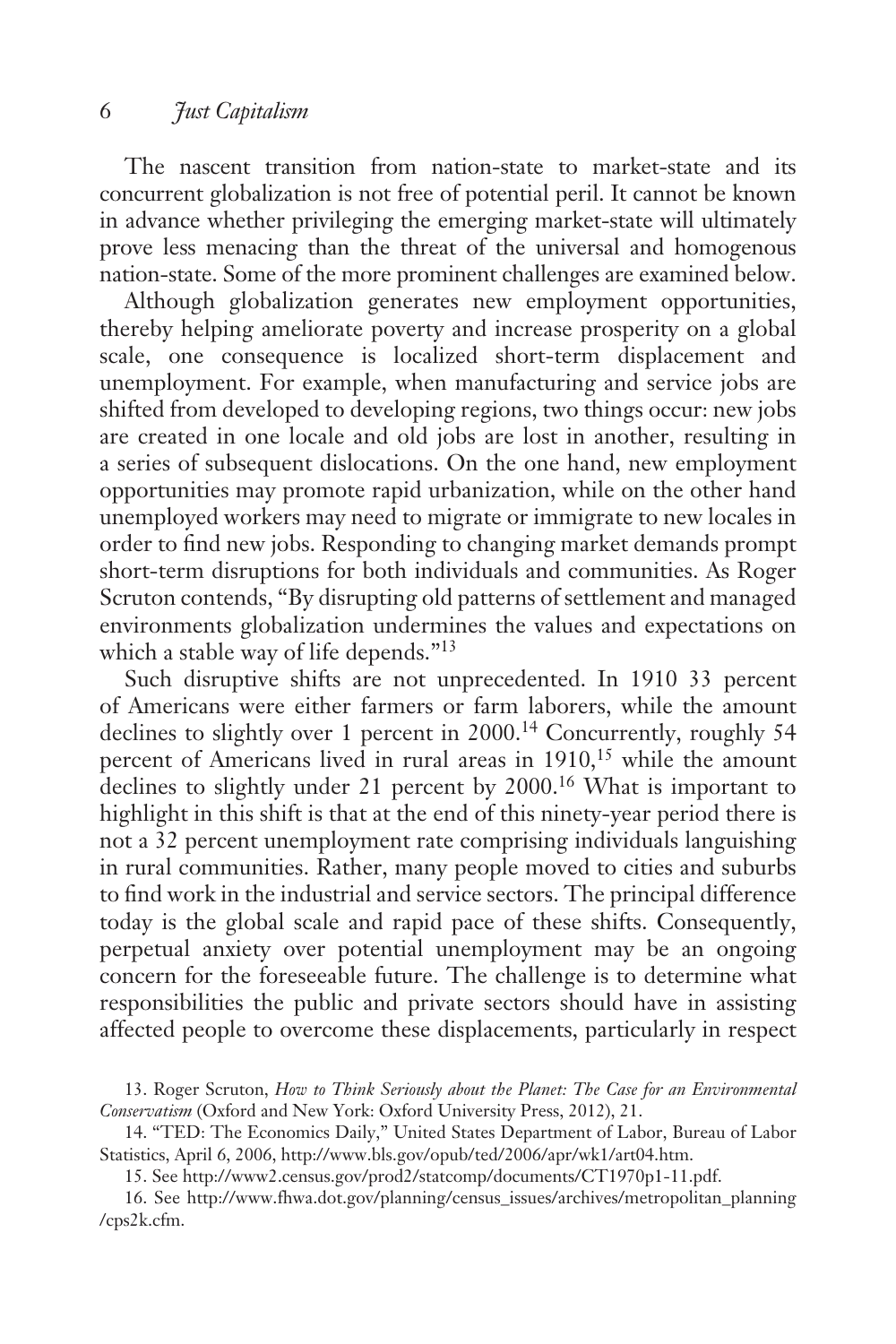to learning new and marketable job skills in which they are competing not only with neighbors down the road or citizens in an adjacent state but also with individuals throughout the world.

Another challenge is that the benefits of globalization are not evenly distributed. Although a great amount of wealth has been created over the last few decades, the gap between rich and poor has grown and is continuing to grow. This wealth, however, has not been gained at the expense of the poor, because the top and bottom lines on the graph have both been rising, but the gap separating them is expanding. What the social and political ramifications of this gap might mean over an extended period of time is unknown. Whether or not it is morally significant how high the ceiling climbs so long as the floor is also rising is an open question. But to use a more familiar analogy, a rising tide does indeed lift all boats, but a growing number of modest dinghies and sloops, as well as some lifeboats and swimmers in lifejackets, alongside a few large yachts, crowd the harbor. As the recent financial crisis and recession demonstrated, the fleet remained intact, but some boats weathered the storm better than others.

Global markets require financial integration that is simultaneously efficient and vulnerable. Frequent booms and busts are therefore endemic. Free-flowing capital has facilitated investments that over the past two decades created unprecedented wealth as well as unprecedented debt. The effects in each instance are systemic. Investments in China and the tiger economies of Asia returned handsome profits to investors and pension funds, while toxic mortgages in the United States poisoned banks and investors in Europe and Japan. Easy credit fueled a rapid rise in housing prices throughout the world that in turn was highly leveraged, and when the "housing bubble" burst the incurred debt could no longer be carried. Hence, the resulting defaulted loans, underwater mortgages, tight credit, bankruptcies, and soaring unemployment.

Consequently, there is a need for greater investment transparency and financial regulation, but the unwieldy transition to a market-state makes this a daunting task, one that nation-states may be ill-equipped to address. Establishing workable agreements among nation-states, given their often conflicting interests, is no easy task as the failed meeting on climate change in Copenhagen, December 7–18, 2009, and the continual failures of the World Bank and International Monetary Fund (IMF) to adequately address the financial needs of developing nations attest. How do nation-states come to terms with free-flowing capital, labor, production, and consumers whose interests are not national or even transnational, but global? Even if agreeable international regulatory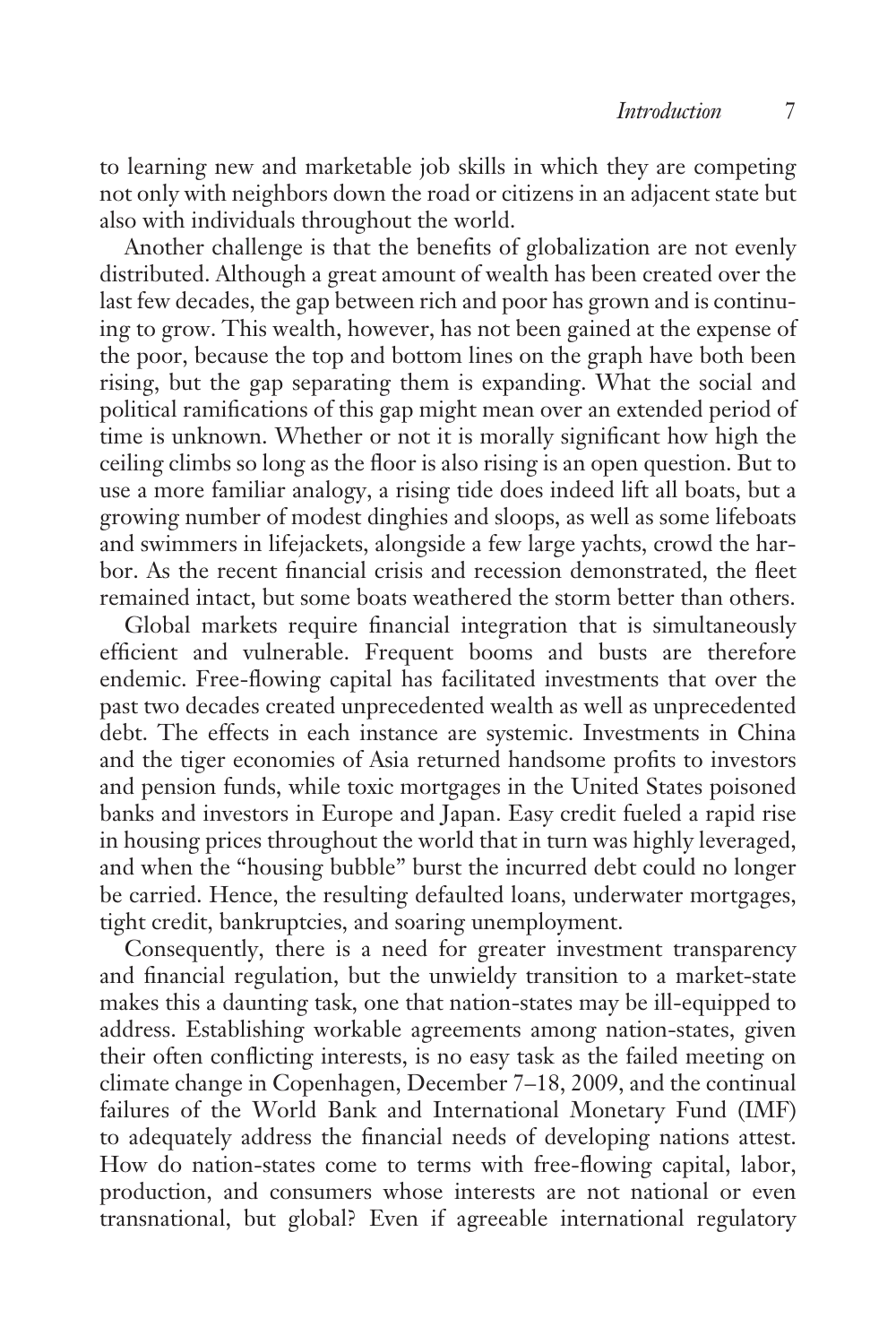schemes could be cobbled together, they would not provide long-term stability for all sectors, given the dynamic nature of global markets. The success of globalization is predicated on the ability to rapidly shift capital, labor, and production, which in turn result in periodic dislocations at various locales around the world. When the globalized economy is efficiently generating capital, creating jobs, and producing goods and services at affordable prices, the resulting systemic stability depends on an underlying and chaotic process of frequent change and disruption.<sup>17</sup> Perpetual employment worries, income inequality, fluctuating housing prices, failed business ventures, and community dislocations are part of the price that must be paid to participate in the global economy.<sup>18</sup>

Given these anxieties, it is not surprising that nation-states try to protect their citizens. This attempt is exemplified by policies restricting trade and immigration, or bailing out failing industries. Protectionism, however, harms the citizens it purportedly tries to defend: Restricting trade results in consumers paying higher prices for inferior goods and services. Propping up failing industries often delays their eventual collapse resulting in future unemployment and the unproductive use of capital. And constraining immigration cuts off a vital source of entrepreneurs and subsequent creation of new jobs. Imagine what the price and quality of TVs would be like if Samsung and Sony were restricted from the US market; imagine if the federal government had subsidized the typewriter industry when the personal computer was introduced; and would anyone be better off without Intel, Yahoo, and Google, all cofounded by immigrants.

Protectionism is a dangerous strategy because it also promotes international tension and at times hostility. No late modern nationstate can produce all the goods and services it might need or want. Saudi Arabia, for example, can be energy independent but cannot meet its needs for agricultural and manufactured products. Moreover, as Adam Smith and David Ricardo recognized, trade always benefits both parties because of their respective comparative advantages.19 The English trade their wool to obtain Portuguese wine because England does not have

17. See Paul Seabright, *The Company of Strangers: A Natural History of Economic Life* (Princeton, NJ, and Oxford: Princeton University Press, 2004), esp. ch. 1.

18. See Gregg Easterbrook, *Sonic Boom: Globalization at Mach Speed* (New York: Random House, 2009).

19. See Adam Smith, *An Inquiry into the Nature and Causes of the Wealth of Nations* (Indianapolis, IN: Liberty Fund, 1981), bk. 4, and Pierro Sraffa, ed., *The Works and Correspondence of David Ricardo,* vol. 1, *On the Principles of Political Economy and Taxation* (Indianapolis, IN: Liberty Fund, 2004), ch. 7.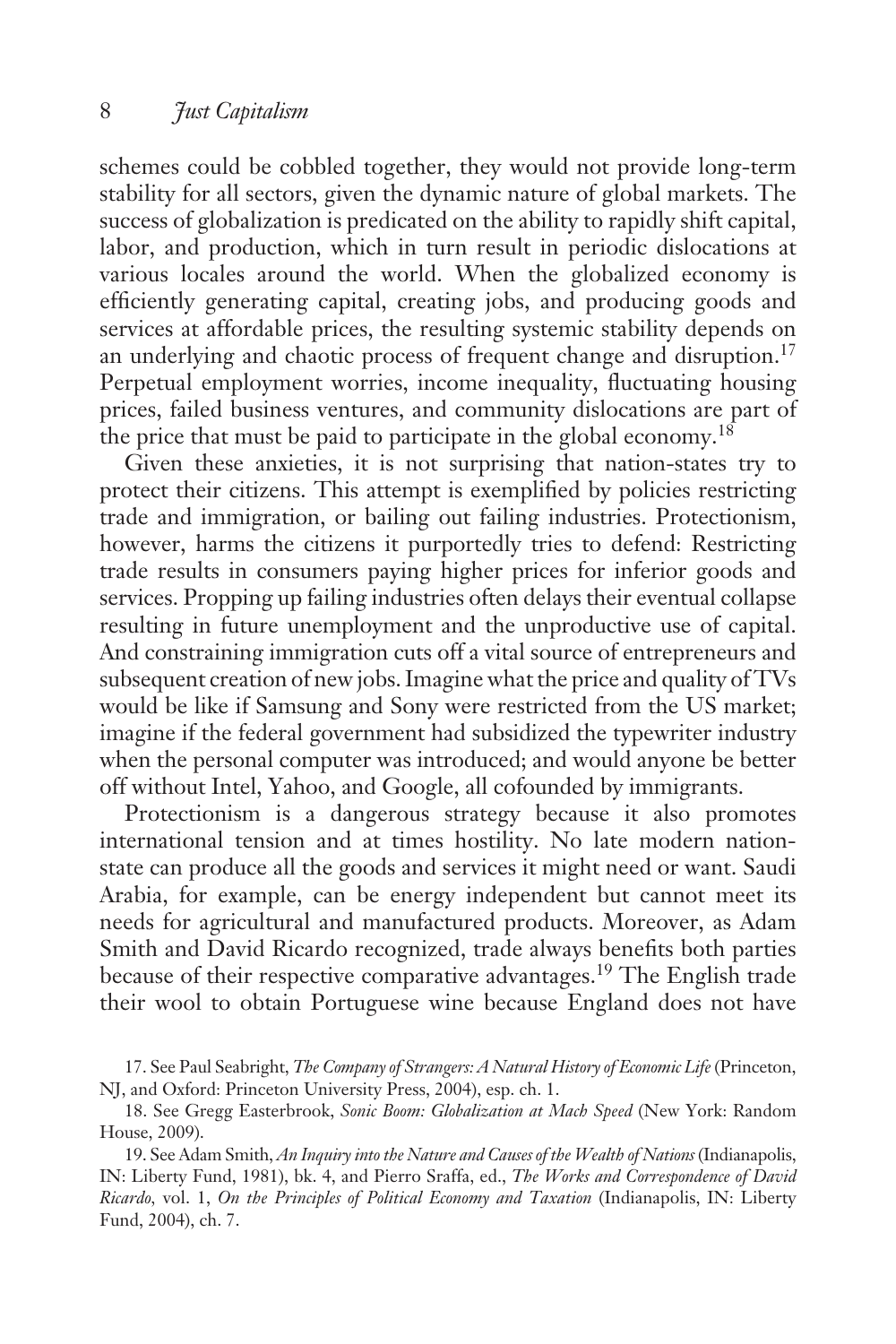a suitable climate for vineyards, and Portugal is not a good place to raise sheep. In this scheme it does not make sense to wage war against a trading partner, whereas when trade becomes greatly restricted, conquest may appear to be a rational strategy. Cordell Hull, Franklin Roosevelt's secretary of state, argued that high tariffs and restrictive trade policies were among the chief causes of both the world wars.<sup>20</sup> This is not to suggest that unfettered trade would result inevitably in world peace, but extensive trade does help to alleviate both the underlying causes and scope of international conflicts.<sup>21</sup>

The challenges noted above are merely a few among many accompanying the emergence of Globalization 3.0 and the transition from nationstate to market-state. Does Christian moral theology have anything to offer that might inform ethical and ecclesial leadership in this transition? Any answer to this question must first be prefaced by acknowledging that the role of the moral theologian is to neither commend nor condemn globalization in any wholesale manner. To offer a blanket endorsement or denunciation is tantamount to being for or against icebergs. The task at hand is to navigate perilous economic waters and deal with wreckage as it occurs. In what follows I sketch out four theological themes—loving global neighbors, stewardship, vocation, and renewal—that can inform how this navigation can be undertaken, and these themes are developed in more detail in subsequent chapters.

### *Loving Global Neighbors*

Christ commands his disciples to love their neighbors.<sup>22</sup> There are neighbors near and far; neighbors who are friends and those who are enemies; neighbors that are known and those unknown.<sup>23</sup> We encounter many neighbors in economic exchanges and financial transactions, and in global markets these encounters are often anonymous and distant. Imagine, for example, that I need a new computer so I can continue to write books and articles that are read by very few people. I order the computer online. In the few minutes that it takes to complete this task, I initiate a series of global transactions. Although the lead office of the company from which I purchased the computer is located in Dallas, the server

<sup>20.</sup> Easterbrook, *Sonic Boom*, 7–8.

<sup>21.</sup> See Michael Mandelbaum, *The Road to Global Prosperity* (New York and London: Simon and Schuster e-book, 2014), ch. 1.

<sup>22.</sup> Matt. 22:34–40.

<sup>23.</sup> See Karl Barth, *Church Dogmatics* (Edinburgh: T. & T. Clark, 1961), III/4: 285–323.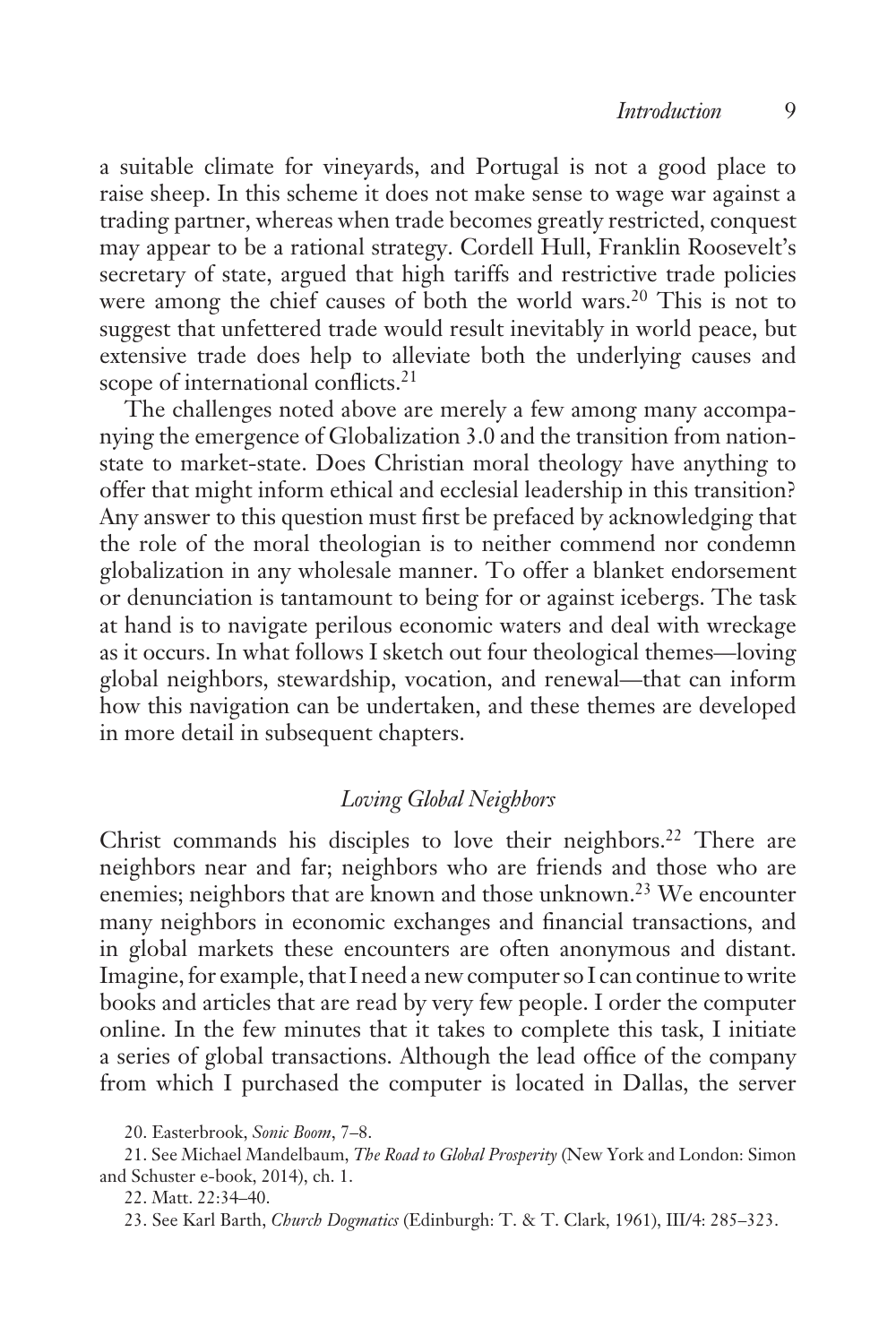hosting the website is in Vancouver. An office worker in Dublin reviews and processes my order. The hardware and software are manufactured in such places as Bucharest, Seoul, and Taipei. My customized computer is assembled in Shanghai, air-freighted and delivered to my door by a corporation headquartered in Memphis. Unfortunately, I can't get the thing to work, so I ring the customer service hotline and speak to a representative in Bangalore who helps me correct the problem. Although I have had no face-to-face encounters, I have nonetheless participated in an exchange involving dozens or perhaps hundreds of people across the globe.

The reader might be thinking, to invoke Tina Turner, what's love got to do with it? These anonymous and distant interactions are expressions of love because they help each other acquire needed goods and services. The reader may retort that these exchanges are motivated by self-interest that is incompatible with neighbor love. Yet love of the other can never be separated from the interests of the self. This is precisely the insight of Adam Smith's much-maligned observation that it "is not from the benevolence of the butcher, the brewer, or the baker, that we expect our dinner, but from their regard to their own interest."24 This precept must be understood in light of his previous book, *The Theory of the Moral Sentiments,* in which he argues that there are universal needs shared by all people.25 The baker knows that people must eat, and she satisfies her need for money by selling bread to those who are hungry. Self-interest is inescapably grounded in the necessity of cooperation. There can be no bakers without hungry customers, and no customers in the absence of bread. When Christian theology speaks of love, it does not have sentimentality in mind, for neighbor love often requires making difficult decisions entailing costly moral, social, and political consequences. It is in the interest of poor farmers in developing countries, for example, as well as consumers worldwide, to compete freely and fairly in global markets. If such free competition is taken seriously, would not a corresponding act of love, then, require governments in the United States, the European Union, and Japan to discontinue subsidizing and protecting their own farmers in order to permit fair competition? Otherwise, love is effectively voided of concrete political content.

25. Adam Smith, *The Theory of Moral Sentiments* (Indianapolis, IN: Liberty Fund, 1982).

<sup>24.</sup> Smith, *Wealth of Nations*, 26–27.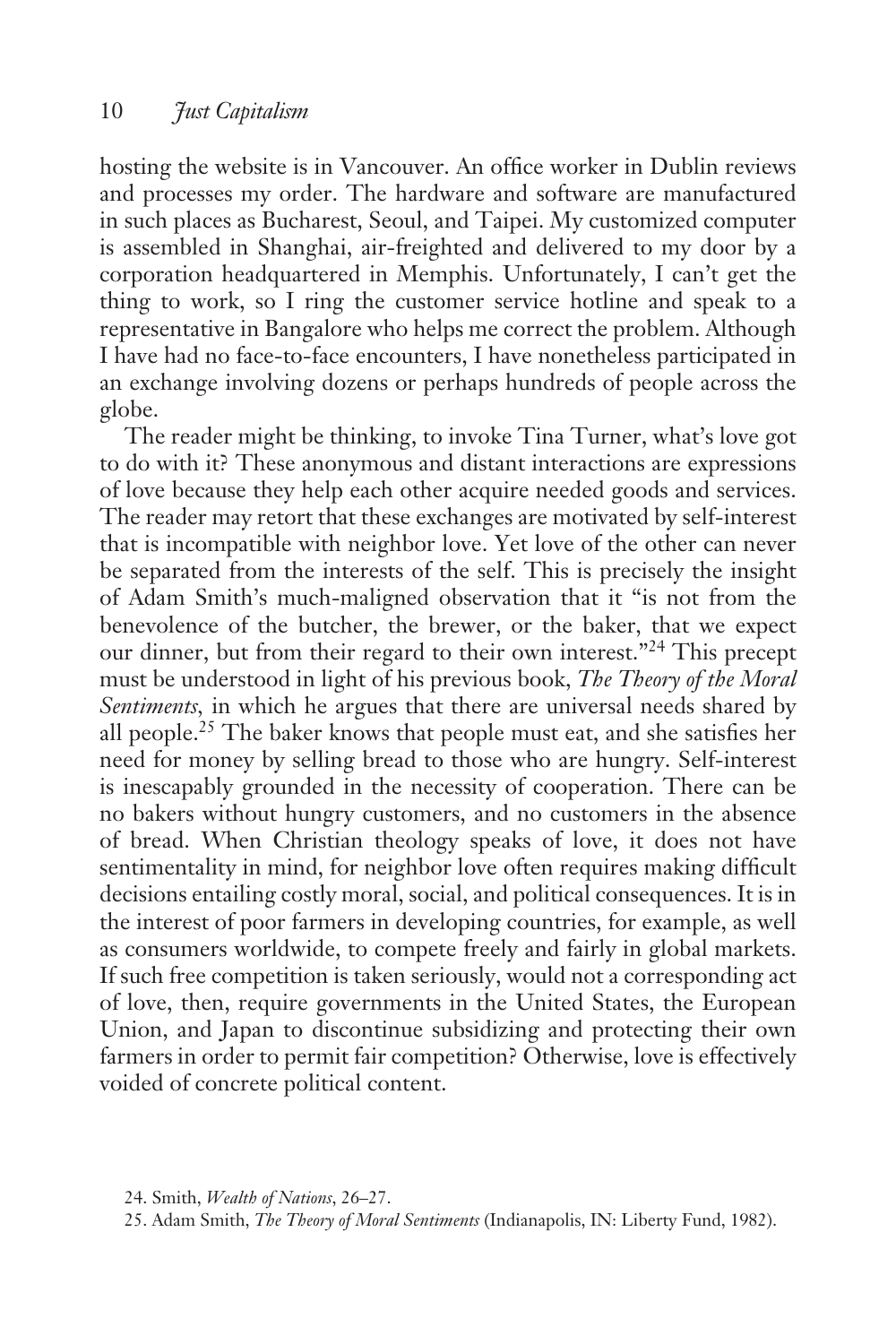### *Stewardship*

Stewardship is often associated with voluntary donations such as tithing and charitable contributions. This limited connotation is unfortunate, for in Christian theology stewardship embraces a much larger range of activities involving the allocation, use, and purposes of one's time, work, and financial resources. Consequently, investing within a global economy is one dimension of stewardship. As the parable of the Talents illustrates, it is the servants who double the value of the property entrusted to their care who are deemed to be good and faithful stewards.<sup>26</sup> There is a need, of course, to govern investing in line with the principles of honesty, justice, and other pertinent moral considerations, particularly in respect to churches and their related institutions and organizations. The issue at stake, however, is not confined to ethical principles governing denominational pension funds and institutional endowments, but also how individual Christians invest their money and how they might influence the strategies and objectives of corporations, venture capitalists, and hedge funds. If, as Martin Wolf insists, more rather than less globalization is needed to alleviate dire poverty, then investing in the most impoverished regions is a crucial moral issue. This does not denigrate the work of relief agencies, charities, and nongovernmental organizations. When people are hungry, sick, or homeless they should be fed, cared for, and provided shelter.

Yet these are emergency responses and not long-term solutions. Capital is required to develop infrastructures enabling the production of goods and services that can be purchased in global markets, which in turn creates employment. A simple example illustrates this need for capital investment. Malaria is a debilitating disease afflicting much of sub-Saharan Africa. One simple, albeit partial, remedy is providing nets under which people sleep. A charitable organization distributes thousands of free nets. Unfortunately this admittedly humane act drives several small, local companies that were struggling to produce affordable nets out of business resulting in both greater unemployment and dependency on aid. Investing in these struggling firms would have been a more productive and effective response to preventing malaria. Good stewardship of investing in a global economy ranges from simple micro lending to more ambitious ventures. This is why a growing number of neighbors in the most impoverished regions of the world are saying something to the

26. Matt. 25:14–30.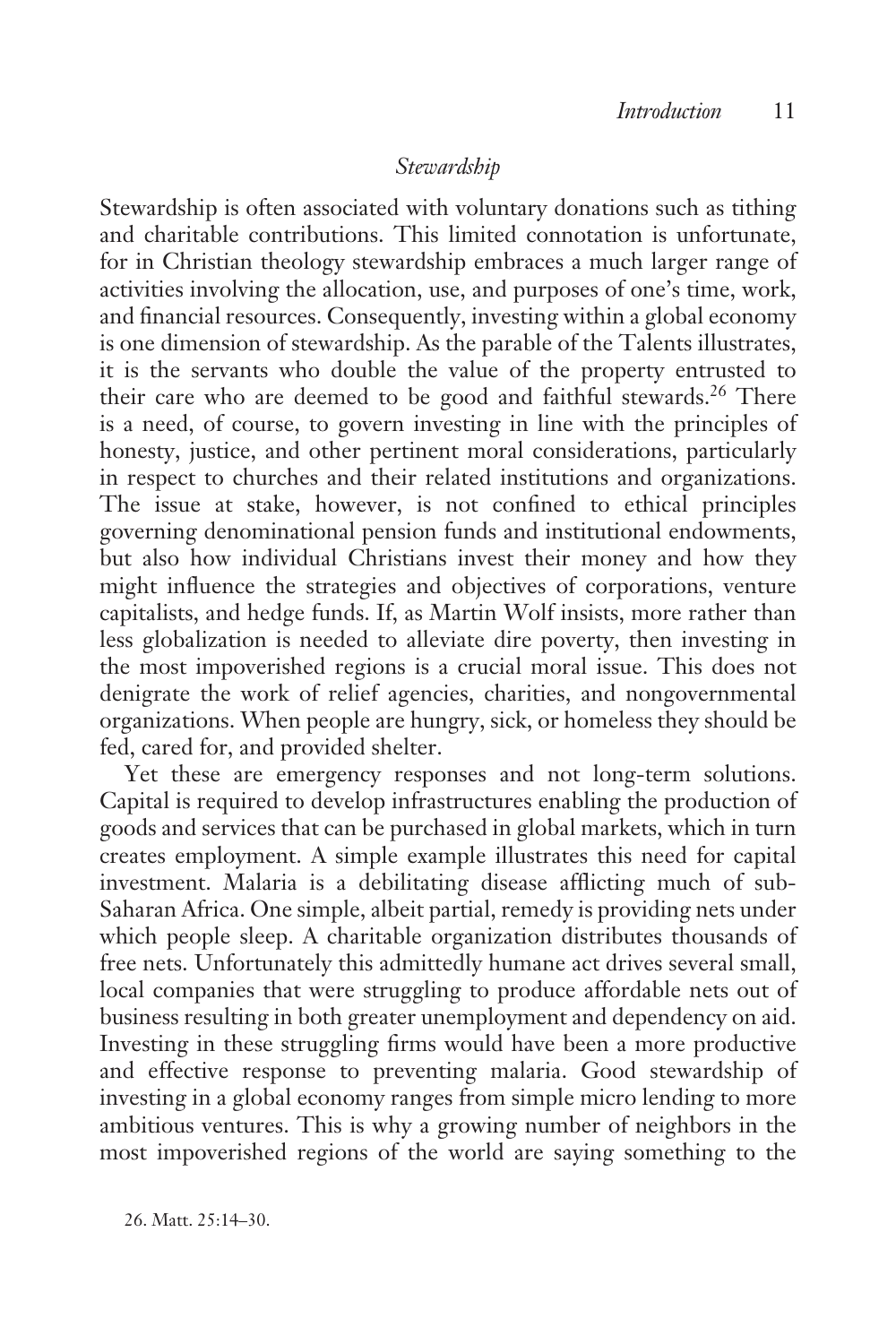effect of send us less aid and more investment so we may join you as both competitors and partners in the global marketplace.<sup>27</sup>

### *Vocation*

Stewardship leads to the third theme: vocation. It is unfortunate that many churches regard themselves to be, in effect, voluntary organizations. This implies that for the vast majority of Christians their faith and practice is something they pursue in their spare time. The work of the church is reduced to a small domain of ordained professionals who coordinate cadres of part-time volunteers. This is a highly impoverished understanding of the church, because it diminishes ministry to little more than ecclesiastically sponsored programs. Rather, in virtue of their baptism all Christians are ministers of Jesus Christ, and since there is no such thing as a part-time Christian there is also no such thing as a part-time minister. What Christians do in the workplace and marketplace, on Wall Street and Main Street, expresses and bears witness to their faith, and the ramifications of that witness are not confined to a local congregation or national denominational agency: the ramifications of Christian witness are global.

This is not to denigrate the laypersons serving as ushers and members of boards and committees. Rather, it is the acknowledgment that the church's ministry in the world is most immediately present through its people who are already there, exhibiting a love of neighbor. It is in and through the mundane activities of work and economic exchange that people are enabled to put roofs over their heads and food on their tables, and in extending these opportunities to those excluded that the church's ministry in and to the world is best performed. Consequently, the church should not be embarrassed by, much less hostile to, the requisite means of achieving these good ends: namely, the creation of capital derived through investment, exchange, and profits. If the church is to renew its *global* mission and ministry in the contemporary world, then it is incumbent to recover a vital sense of secular callings and vocations: of recovering the ministry of the baptized.

<sup>27.</sup> See, e.g., Dambisa Moyo, *Dead Aid: Why Aid Is Not Working and How There Is a Better Way for Africa* (New York: Farrar, Straus and Giroux, 2009).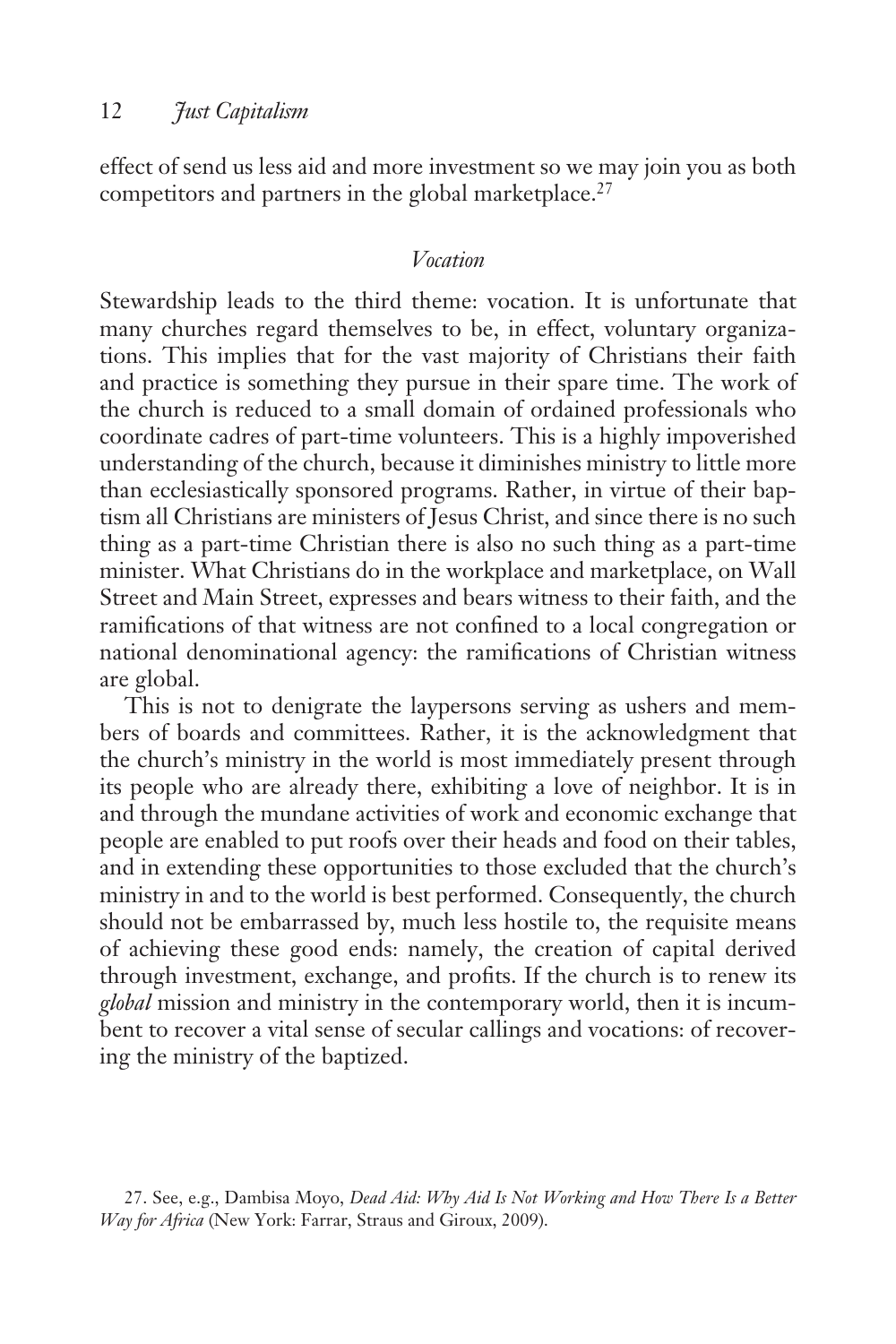### *Renewal*

This recovery leads to the fourth and final theme: the renewal of the church's mission and ministry. Jesus Christ commands his disciples to go into the world and make disciples of all nations.28 In every generation Christians have fulfilled this commission in a world undergoing social, political, and economic change. It is no different today. Change, and its accompanying dislocations and anxieties, is the only reliable feature of the late modern world with its globalized markets, and its inhabitants are increasingly nomadic instead of settled. Yet many churches are stuck imaginatively in a bygone era, fixated on institutional maintenance and survival. Too much time, attention, and money are spent on trying to keep the doors of failing local churches open, and propping up large and cumbersome denominational and ecumenical bureaucracies. The church continues to think in local, national, and international terms in a world that has become global, and its ministry, particularly in terms of evangelizing the world, is suffering as a result. In fixating on institutional survival, churches forsake the possibility of thriving.

Perhaps the time is ripe for some creative destruction. This is not a radical suggestion, for is this not how the Holy Spirit has always done her work? Renewal can only occur by allowing the old to pass away so the new can come into being. This means that Christians should stop thinking about the church primarily in institutional terms and more in terms of ministry within dynamic global networks. Such ministry entails a variety of forms and approaches that are able to adapt to changing circumstances, requiring in turn that they be agile, lean, experimental, impermanent, and focused on enabling the ministry of the baptized. Within such a scheme centralized institutions, structures, and bureaucracies are often a liability instead of a benefit.

### **Why Not Three Cheers?**

To confirm the reader's suspicion, I am a proponent of economic globalization based on free trade stemming from free-flowing capital, finance, and labor. I believe it is the only practical way to alleviate poverty and promote prosperity. I am aware of the endemic problems, dislocations, and anxieties accompanying this transition from nationstate to market-state. I also acknowledge that even if globalization should fulfill its promise and resolve all its problems in a just manner, that as

28. Matt. 28:16–20.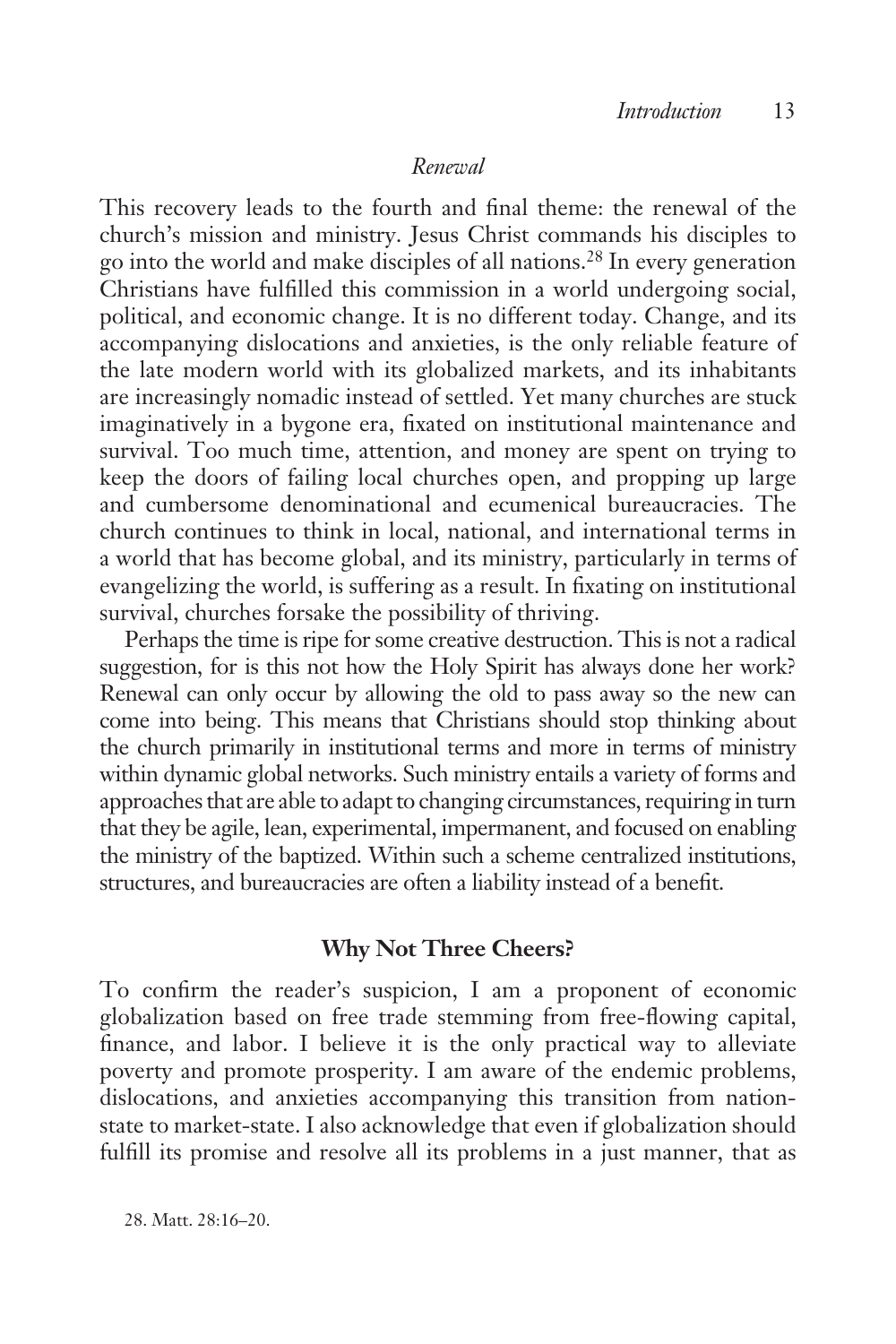a Christian I can only give it two-and-a-half cheers. Why? To answer this question, I turn briefly to F. D. Maurice. Late in his career Maurice delivered a series of lectures at Cambridge University that were later published under the title of *Social Morality*. 29 He argues that a longing for universal fellowship is a healthy desire. Human beings are social creatures that seek the company of others. This is exemplified on a small scale in such associations as families, and in nations on a larger scale. Together, these private associations and civil communities constitute what Maurice calls a "universal society." What is important to stress in this scheme is that a universal society is constituted by a rich variety of how private associations and civil communities are organized. True universality does not destroy particularity.

Maurice is aware that the longing for universal fellowship can be easily corrupted, the most obvious example being a quest for universal empire. Empire is based on the assertion of dominion as embodied in the pretensions of the imperial leader, resulting in tyranny and subsequent loss of freedom. Through its conquests, empire destroys the particularity of private associations and civil communities; the many become one by negating their respective identities, customs, and traditions, because empires require autonomous individuals who in their isolation can be easily dominated. In contrast, Maurice lifts up the kingdom of God as the ideal expression of the universal society, because the kingdom binds together without negating the particularity of its members; the many compose the one. The church embodies, albeit imperfectly, this kingdom, for at Pentecost the church becomes a universal society; the many voices bear witness to a common Lord.

Although Maurice's historical analysis is often inaccurate, and his arguments at times eccentric, he nonetheless offers some helpful imagery for understanding our present circumstances. His critique of universal empire is applicable to the more egregious encroachments of the universal and homogenous state which globalization tempers. State-controlled economies do not empower the livelihood of citizens or protect their freedom. Maurice, however, would be quick to remind that a universal and homogenous market is no panacea. The voracious consumption of goods and services can also create estranged and isolated individuals who are every bit as susceptible to domination and manipulation. Consumerism alone cannot provide an adequate moral foundation for private associations and civil communities as bastions of freedom.

<sup>29.</sup> F. D. Maurice, *Social Morality* (London: Macmillan and Co., 1869).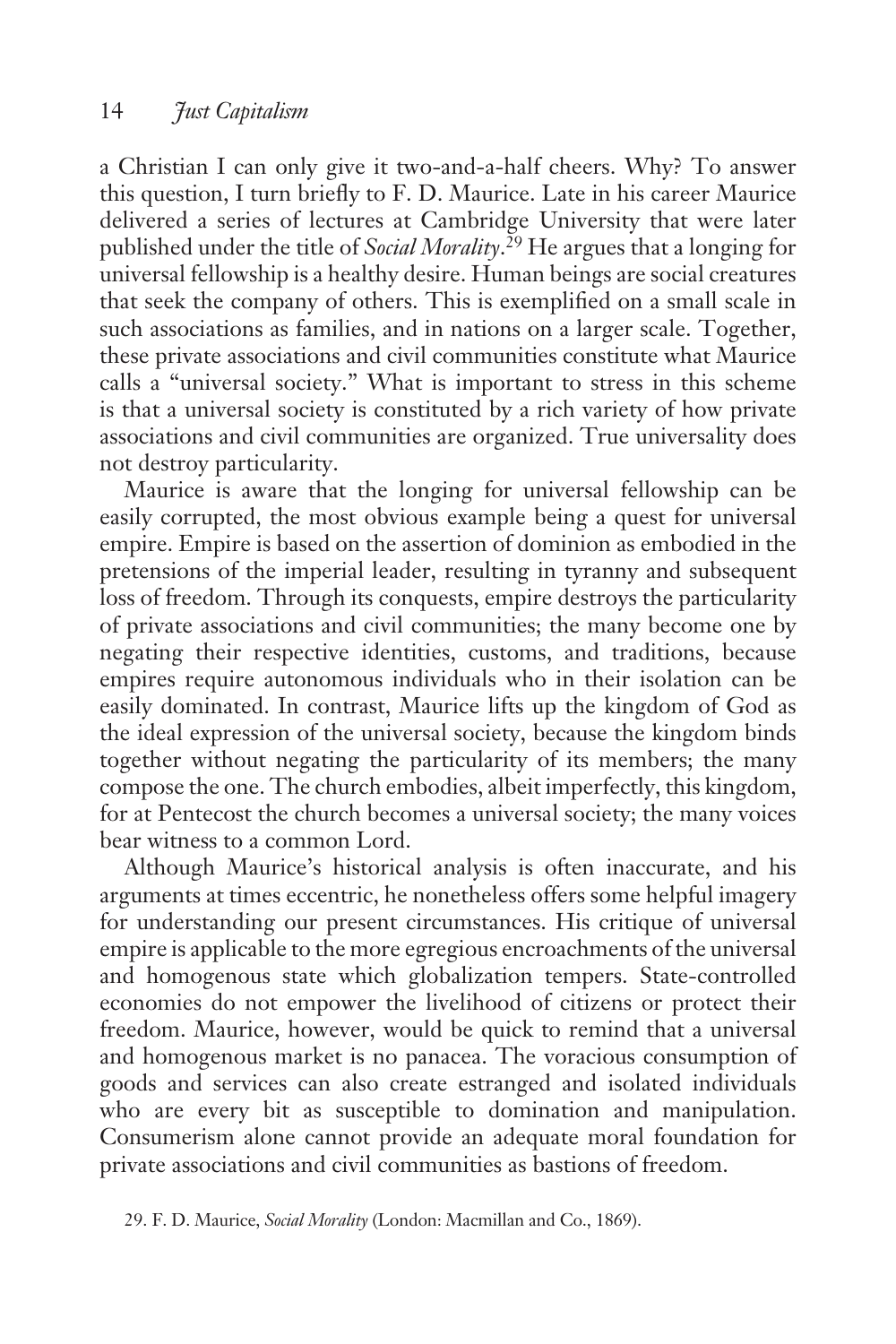Taking Maurice's lead, Christians should lift up the ideal of the universal and pluriform church as an alternative model. Drawing on Paul, the church is composed of a variety of gifts: a body consisting of parts drawn from every race and nation. The church is a universal fellowship embracing the particularity of its members. Such a model helps resist the homogenizing impulse of the state that is predicated on coercion and the homogenizing tendencies of the market based on consumption. In contrast, the form of church's social life is *koinōnia*, which can be variously translated as "community," "communion," or "communicate." In the words of Oliver O'Donovan: "To 'communicate' is to hold some thing as common, to make it a common possession, to treat it as 'ours,' rather than 'yours' or 'mine.' The partners to a communication form a community, a 'we' in relation to the object in which they participate."30 Equality and freedom are established and preserved by communicating the goods of creation with one another. Communication is therefore not synonymous with either conferral or exchange but orders a pluriform pursuit of shared goods.

Communication not only enables Christians to resist the universality and homogeneity of either the state or the market but also informs how the church, as a universal society, pursues its ministry in and to the world. The church may serve as a reminder that the bonds of fellowship cannot be reduced to those that are solely political or economic; that not all human associations are merely relationships of power or exchange; that people do not live entirely in and for the state or the market.

In the remainder of this book I explain in greater detail why Christians can give economic globalization two-and-a-half cheers but not three. My thesis is simple: if humans are to flourish, then economic exchange is a necessary but not sufficient condition. Part 1 focuses on the question of necessity. Late moderns often fail to recognize the extent to which they are sustained by the countless, daily, mundane exchanges that are transacted in the marketplace. If it were not for the efforts of Adam Smith's prosaic butcher, brewer, baker, and their customers, daily life would consist of little more than the dreary and arduous search for food and shelter in order to survive. Markets are efficient tools for both sustaining and improving the quality of human life, and globalization has greatly expanded the number of people enjoying its benefits. Globalization is

<sup>30.</sup> Oliver O'Donovan, *The Ways of Judgment: The Bampton Lectures, 2003* (Grand Rapids, MI, and Cambridge, UK: Eerdmans, 2005), 242.